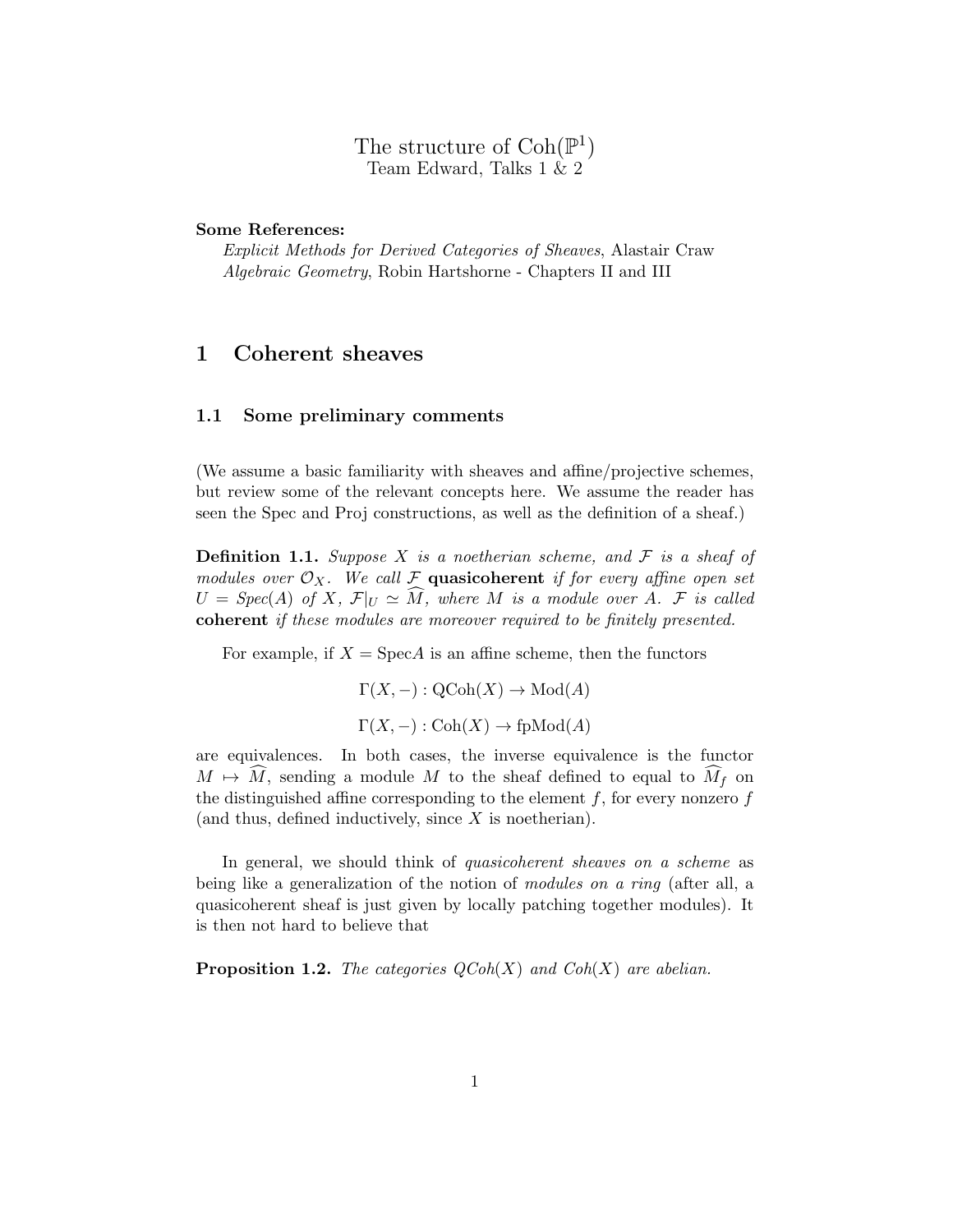Almost all of the required constructions carry over from the corresponding constructions on modules by just doing the same thing on sections of sheaves, and checking compatibility with restriction maps. The zero sheaf functions as a zero object, and direct sums and kernels can be constructed sectionwise. But things are a little different for coker: if we try to construct the cokernel of a morphism sectionwise, we don't get a sheaf! This is because the functor  $\mathcal{F} \mapsto \mathcal{F}(U)$  is not an exact functor on the category of quasicoherent sheaves (and so the sheaf condition, which consists of a limit diagram, no longer holds). An attempt to preserve exactness is precisely what gives rise to *sheaf cohomology* (which we'll see later on). We actually have to sheafify the presheaf we get from this construction, and this works as the cokernel: I won't go into details here.

There's also a tensor product structure (that's symmetric up to isomorphism). As with the cokernel, we need to sheafify if we aren't working over an affine scheme. If X is affine, then the equivalence  $\Gamma(X, -)$  preserves this tensor product.

It is also worth mentioning that if  $X = \text{Proj}(S)$  where S is a graded ring (for example,  $\mathbb{P}_k^1 = \text{Proj}(k[x_0, x_1])$ ), then coherent sheaves on X arise via the  $M \mapsto \widehat{M}$  construction on graded modules M over S, like in the affine case. Given a graded module M over S, we can construct a sheaf  $\widetilde{M}$ , defined by the property that the stalk at a point  $p$  consists of the degree 0 elements of  $M_p$ . Any graded module gives rise to a sheaf in this way, every coherent sheaf arises this way, and two modules  $M$  and  $M'$  gives rise to the same sheaf iff, for *n* sufficiently large,  $M_n = M'_n$ .

#### 1.2 Locally free sheaves, and the Serre twisting sheaf

**Definition 1.3.** A sheaf F on X is called locally free (or a vector bun**dles**) if there is an open affine cover  $\{U_i\}_{i\in I}$  of X such that  $\mathcal{F}|_U \simeq \mathcal{O}_X^{\oplus m}|_U$ for some m. Equivalently, F is locally free iff, for every  $p \in X$ ,  $\mathcal{F}_p \simeq \mathcal{O}_{X,p}^m$ for some m. We call  $\mathcal F$  a line bundle in the case  $m = 1$ .

It's worth noting that these are, in some sense, the 'generators' for  $Coh(X)$ . Remember that if R is a ring of dimension n, then any module M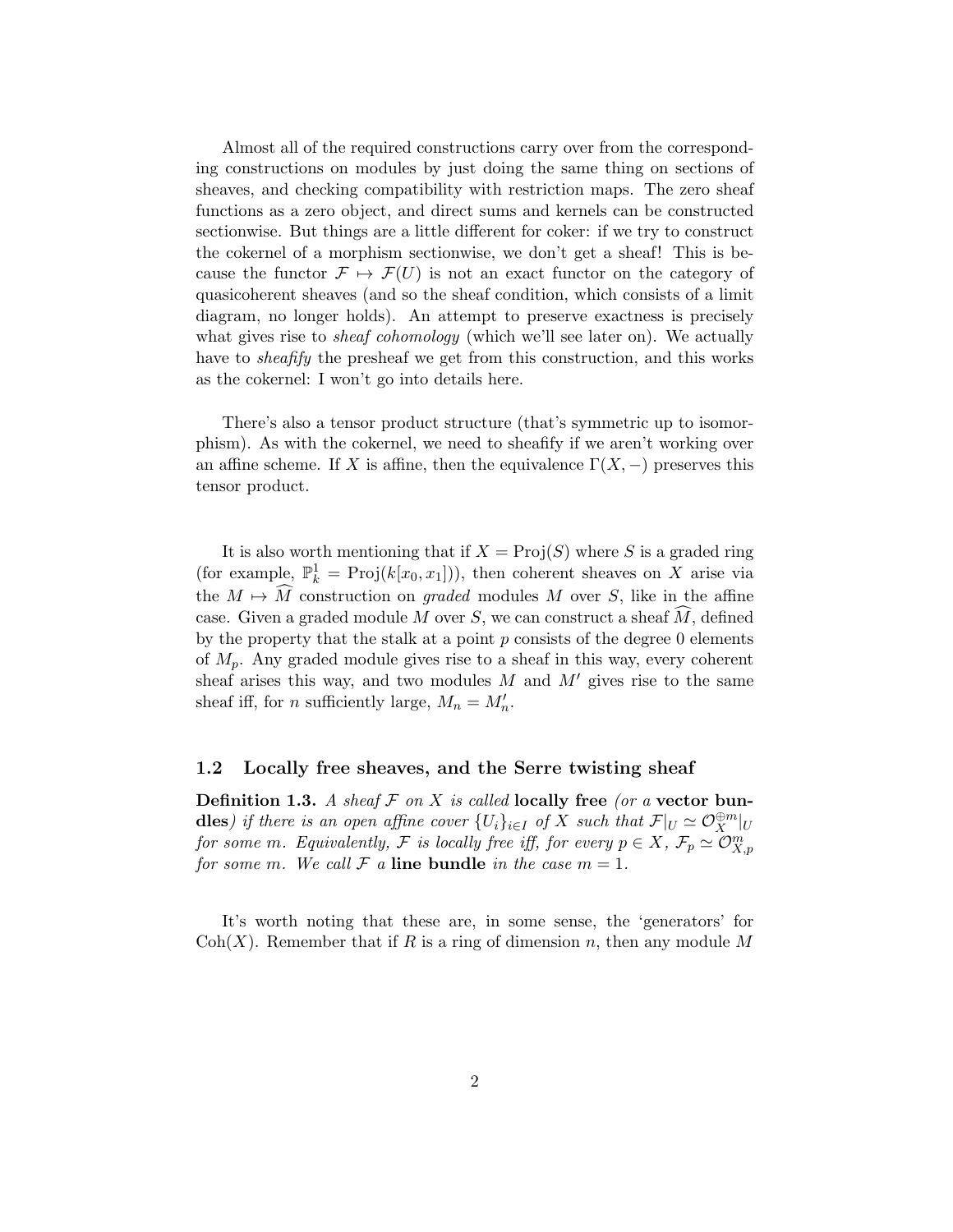over R has a free resolution

$$
0 \to F_n \to F_{n-1} \to \cdots \to F_1 \to M \to 0
$$

(called a *syzygy*). Similarly, any coherent sheaves over  $\mathbb{P}_k^n$  has a resolution by sheaves which are sums of line bundles, where the length of the resolution will be  $n + 1$ .

So exactly what data goes into a line bundle over  $\mathbb{P}^1$ ? Recall that  $\mathbb{P}^1$ consists of two copies of  $\mathbb{A}^1$  (call them  $U_x = k[x]$  and  $U_y = k[y]$ ), glued along the affine subscheme  $U_x \cap U_y = k[x, y]/(xy - 1) \simeq k[s, s^{-1}]$ . Here, we should think of  $x = x_0/x_1$  whenever  $x_1 \neq 0$ , and  $y = x_1/x_0$  whenever  $x_0 \neq 0$ , where  $x_0, x_1$  are the homogeneous coordinates. A coherent sheaf F consists of a module  $\mathcal{F}(U_x)$  over  $k[x]$  and a module  $\mathcal{F}(U_y)$  over  $k[y]$ , along with some sort of clutching function in the middle to glue them together. If  $\mathcal{F} = \mathcal{L}$  is a line bundle, then these are required to be locally free of rank 1.

Theorem 1.4. (Serre-Swan) A finitely generated module over a commutative ring is locally free if and only if it is projective.

Theorem 1.5. Finitely generated projective modules over a PID are free.

In particular, since  $k[x]$  is a PID, this implies that locally free modules over  $\mathbb{A}^1$  are always free. So it follows that  $\mathcal{L}(U_x)$  and  $\mathcal{L}(U_y)$  are, in fact, free over  $k[x]$  and  $k[y]$ , respectively. Now consider the diagram



where these are rank one free modules over  $k[x]$ ,  $k[y]$ , and  $k[s, s^{-1}]$ , respectively. The first map is a  $k[x]$ -module homomorphism (where x acts by s) and the second is a  $k[y]$ -module homomorphism (where y acts by  $s^{-1}$ ). The two maps send the generators of  $\mathcal{L}(U_x)$  and  $\mathcal{L}(U_y)$  to two generators of  $\mathcal{L}(U_x \cap U_y)$ . The second can therefore be written as the first times an element  $A(s, s^{-1})$  of  $k[s, s^{-1}]$ .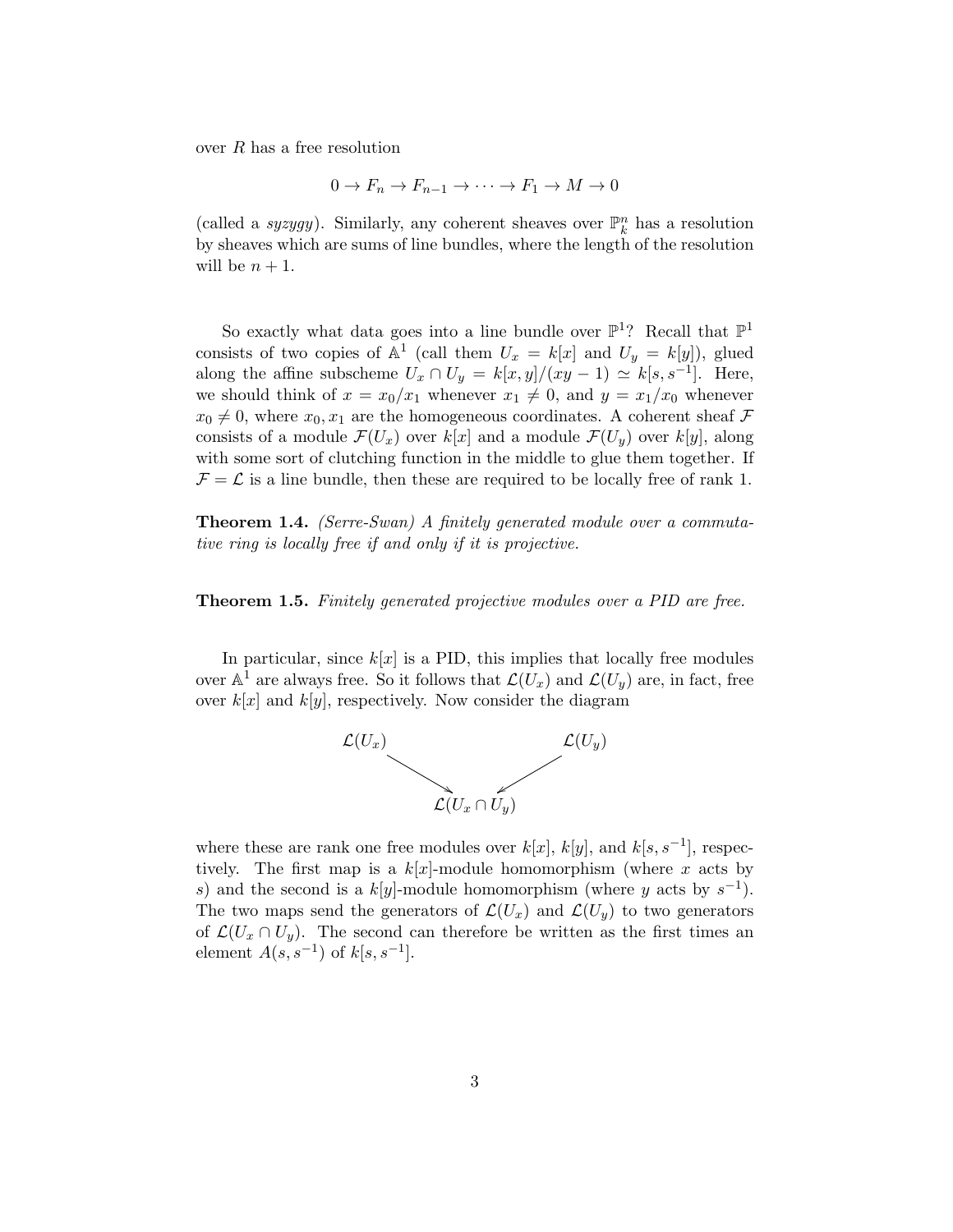The line bundle  $\mathcal L$  is entirely determined by this Laurent polynomial, called the *clutching function*. This is precisely the matrix  $A(s, s^{-1})$  we got in the previous section. We know this Laurent polynomial is, after an appropriate automorphism of the structure sheaf, an integer power of s. So we have

**Proposition 1.6.** For any n, there is exactly one line bundle  $\mathcal{O}(d)$  (up to isomorphism) on  $\mathbb{P}^n$  for every  $d \in \mathbb{Z}$ .  $\mathcal{O}(d)$  is defined by the clutching function  $A(s, s^{-1}) = s^{-d}$ .

Let's explicitly compute the sections of this line bundle. Any open set other than the entirety of  $\mathbb{P}^1$  is contained within an affine, and so we know what sections look like. A global section of the line bundle  $\mathcal{O}(d)$  consists of an element of  $\mathcal{L}(U_x)$  and an element of  $\mathcal{L}(U_y)$  which restrict to the same element of  $\mathcal{L}(U_x \cap U_y)$ . Let  $g_x$  denote the generator of  $\mathcal{L}(U_x)$ , and let  $g_y$ denote the generator of  $\mathcal{L}(U_{y})$ . Then we can check that if the clutching function is  $s^{-d}$ , then we have  $d+1$  linearly independent pairs of sections that glue:  $(g_x, g_y y^d), (g_x x, g_y y^{d-1}), \ldots, (g_x x^d, g_y)$ . Hence, we have, by an obvious bijection,

**Proposition 1.7.** The global sections of  $\mathcal{O}(d)$  correspond to homogeneous degree d elements of  $k[x_0, x_1]$ .

For  $\mathbb{P}_k^n$ , the story of these line bundles is much the same.  $\mathbb{P}^n$  consists of  $n+1$  copies of  $\mathbb{A}^n$ , called  $U_0, \ldots, U_n$ , where  $U_i = \text{Spec}(k[x_{0/i}, x_{1/i}, \ldots, x_{n/i}]),$ glued in the natural way. We can construct a line bundle on  $\mathbb{P}^n$  by picking transition functions along  $U_i \cap U_j$  which are compatible on the intersections  $U_i \cap U_j \cap U_k$ . For the line bundle  $\mathcal{O}(d)$ , the transition function from  $U_i$  to  $U_j$  should involve multiplication by  $(x_i/x_j)^d$ .

It turns out that  $\mathcal{O}(d)$  is an important line bundle to consider on a general projective scheme  $\text{Proj}(S)$  (for example, a projective variety), and is defined as follows.

## Definition 1.8. (Serre twisting sheaf)

Given a graded ring S, define  $\mathcal{O}(1)$  (called the twisting sheaf of Serre) as  $\widehat{M}$  where for each n,  $M_n = S_{n+1}$ . Similarly define  $\mathcal{O}(d)$  as  $\widehat{M}$  where for each n,  $M_n = S_{n+d}$ .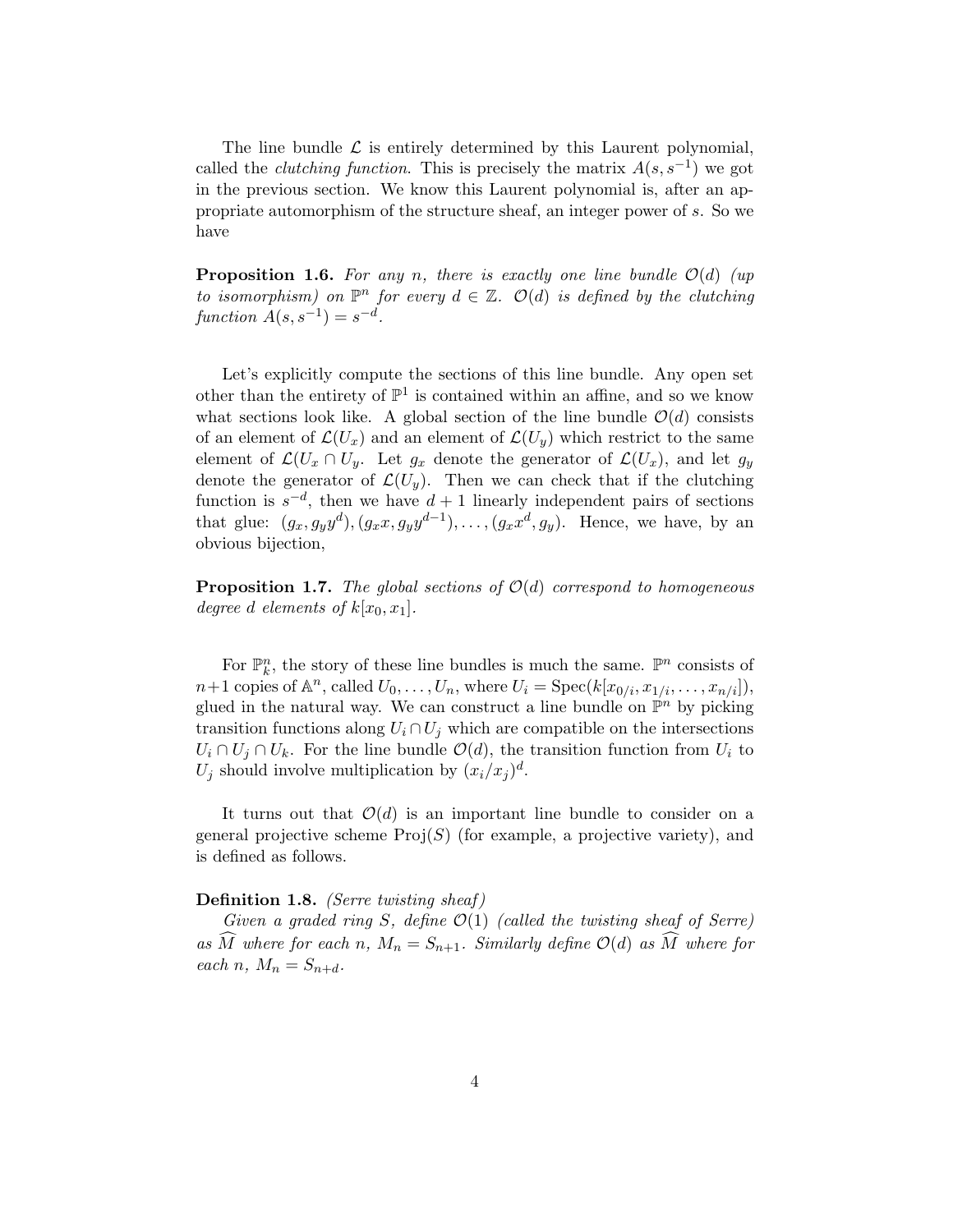**Corollary 1.9.** The global sections of the sheaf  $\mathcal{O}(d)$  on  $\mathbb{P}_k^n$  correspond to the homogeneous elements of  $k[x_0, \ldots, x_n]$  of degree d, which form a space of dimension  $\binom{d+n}{n}$  $\binom{+n}{n}$ . In particular, when  $d > 0$ , this is a polynomial of degree  $n \text{ in } d$ , and when  $d < 0$ , there are no global sections.

**Exercise:** Check that this definition of  $\mathcal{O}(d)$  agrees in the case of  $\mathbb{P}^1$ , i.e., the line bundle with clutching function  $s^d$  is, in fact, constructed from the graded ring whose degree n part is the degree  $n + d$  part of  $k[x_0, x_1]$ .

It is also worth noting that if  $X$  is any projective variety over  $k$  (and thus is equipped with a map  $f: X \to \mathbb{P}_k^n$  for some n), then we can pull back the line bundles  $\mathcal{O}(d)$  by f to get line bundles  $\mathcal{O}_X(d) := f^* \mathcal{O}(d)$  on X. The sections of this line bundle correspond to degree d terms in the coordinate ring, as we'd expect.

## 1.3 Tensor products, dual, and inner hom

Next, we'd like to understand what morphisms are possible between two line bundles  $\mathcal{O}(d_1)$  and  $\mathcal{O}(d_2)$ . We need to carry over some more of the tools and language from the category of modules over a commutative ring in order to do so. The following general statements about sheaves will work over  $Proj(S)$  for any graded ring S.

**Proposition 1.10.** Let  $\widehat{M}$  be any sheaf over  $X = Proj(S)$ , where M is a graded module over S. Then  $\mathcal{O}(1) \otimes \widehat{M} = \widehat{M(1)}$ , where  $M(1)_n = M_{n+1}$ .

*Proof.*  $M(1) = M \otimes_S S(1)$ , and  $\mathcal{O}(1) = \widehat{S(1)}$ . So the result holds because the construction  $M \mapsto \widehat{M}$  commutes with tensor product. the construction  $M \mapsto \overline{M}$  commutes with tensor product.

Corollary 1.11.  $\mathcal{O}(m) \otimes \mathcal{O}(n) \simeq \mathcal{O}(m + n)$ .

(Again, in the world of K-theory, this tells us that the tensor product on line bundles adds the Chern classes.)

Next, recall that the category of sheaves is equipped with an *inner hom*. Just as hom<sub>R</sub> $(M, N)$  has the structure of an R-module, where R is a commutative ring and  $M$  and  $N$  are  $R$ -modules, we can construct a **presheaf**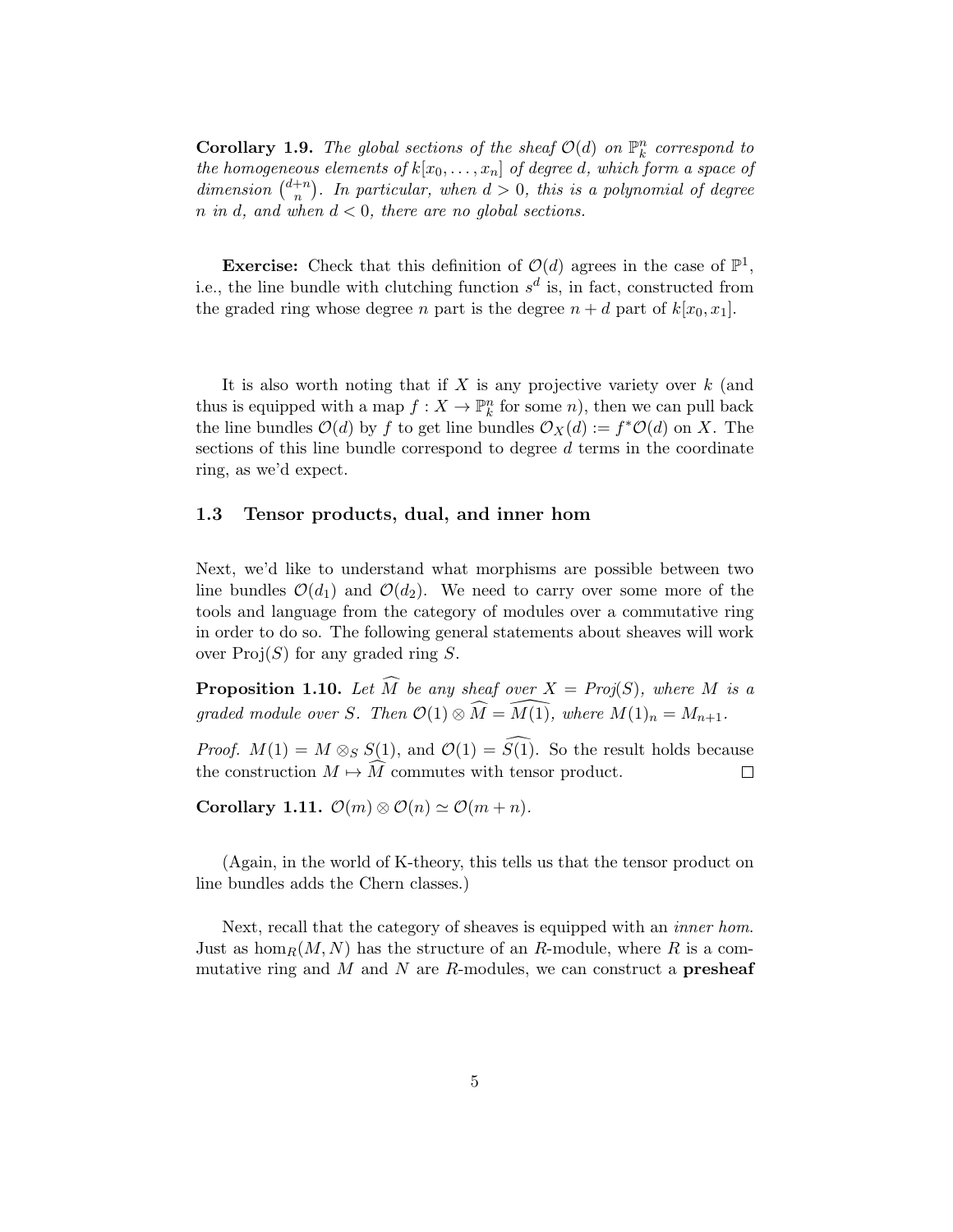of modules over  $\mathcal{O}_X$ ,  $hom_{\mathcal{O}_X}(\mathcal{F}, \mathcal{G})$ , defined by the property that

$$
hom_{\mathcal{O}_X}(\mathcal{F}, \mathcal{G})(U) = \text{Hom}(\mathcal{F}|_U, \mathcal{G}|_U)
$$

This is a sheaf (not hard to check) whose global sections are Hom. There is also an adjunction

$$
hom_{\mathcal{O}_X}(\mathcal{F}\otimes\mathcal{G},\mathcal{H})\simeq hom_{\mathcal{O}_X}(\mathcal{F},hom_{\mathcal{O}_X}(\mathcal{G},\mathcal{H}))
$$

This object leads to some results we might expect from the analogy with R-modules.

**Definition 1.12.** For a locally free sheaf F, define its **dual**  $\mathcal{F}^{\vee} = hom_{\mathcal{O}_X}(\mathcal{F}, \mathcal{O}_X)$ .

Proposition 1.13.  $\mathcal{O}(d)^{\vee} \simeq \mathcal{O}(-d)$ .

*Proof.* Simply check that the morphism  $\mathcal{O}(d) \otimes hom_{\mathcal{O}_X}(\mathcal{O}(d), \mathcal{O}) \to \mathcal{O}$  is an isomorphism on the level of stalks.  $\Box$ 

Corollary 1.14.

$$
hom(\mathcal{O}(m), \mathcal{O}(n)) \simeq \mathcal{O}(n-m)
$$

Proof. Use the previous proposition, along with the adjunction.

 $\Box$ 

Thus, because  $Hom(\mathcal{F}, \mathcal{G}) = \Gamma(X, hom(\mathcal{F}, \mathcal{G}))$ , we see that  $Hom(\mathcal{O}(m), \mathcal{O}(n)) =$  $\Gamma(X, \mathcal{O}(n-m))$  which is nonzero if and only if  $n \geq m$ . This illustrates an important principle for line bundles: there are nontrivial morphisms upwards in degree, but not downwards in degree.

## 1.4 Skyscraper sheaves, and a decomposition theorem

We've pretty thoroughly explored the story of line bundles, but obviously, not every coherent sheaf is locally free! Here, we'll briefly explore the structure of skyscraper sheaves (more generally, torsion sheaves, whose stalks are zero-dimensional at all but finitely many points), and then give a general decomposition theorem for coherent sheaves on  $\mathbb{P}^1$ .

Consider the morphism of line bundles  $\mathcal{O}_X \to \mathcal{O}_X(d)$  given by multiplication by some nonzero homogeneous polynomial  $f$  of degree  $d$ . The kernel is the zero sheaf, because f is nonzero, and  $\mathbb{A}^n$  is an integral domain. To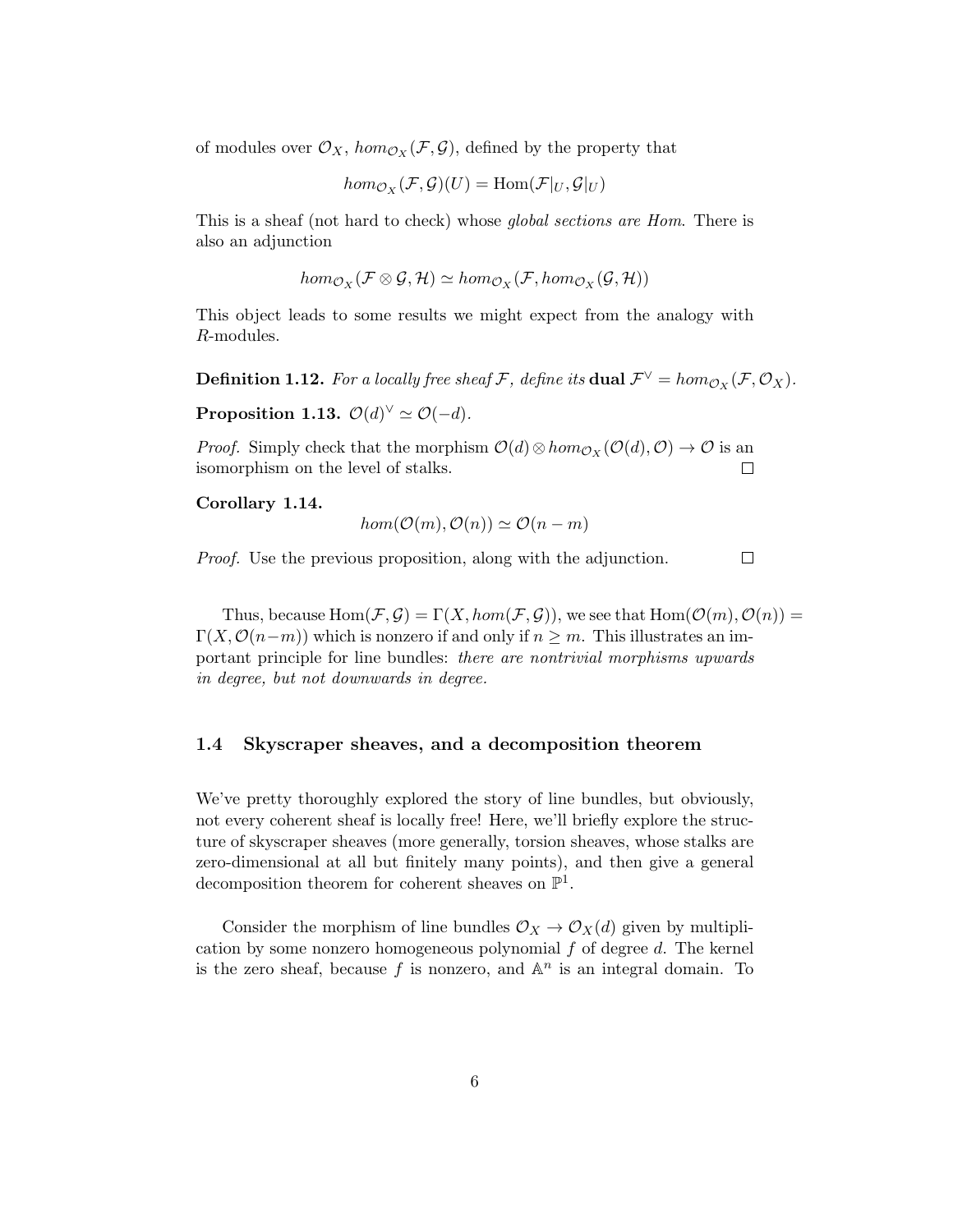compute the cokernel, we'll have to look at the level of stalks. It turns out that at a point p, the cokernel of the map  $\mathcal{O}_{X,p} \to \mathcal{O}_{X,p}(1)$  is a vector space over k whose dimension is the *order of* p as a zero of f. So at points where f is nonzero, the stalk will be zero, and at points where f has a zero of some nonzero multiplicity  $m$ , the stalk will be a vector space of dimension m. Summarizing,

**Definition 1.15.** Let  $\mathcal{O} \to \mathcal{O}(d)$  be the map given by multiplication by a homogeneous degree d polynomial f. Then the cokernel sheaf is called  $\mathcal{O}_f$ , and the stalk at any point  $p$  is a vector space over  $k$  whose dimension is the order of f at p. In the case where f has degree 1 (for example,  $f = x$ ), we call  $\mathcal{O}_f$  a skyscraper sheaf. We define  $\mathcal{O}_f$  to have degree equal to deg(f).

(Intuitively, we should think of torsion sheaves as being very small. For example, one can easily show that  $\mathcal{O}_f = \widehat{M}$ , where  $M = k[x_0, x_1]/(f)$ . Note that this does not always decompose into skyscraper sheaves: for example, if  $f = (x_0 - x_1)^2$ , we get the sheaf associated to  $k[x_0, x_1]/((x_0 - x_1)^2)$ . This is not the same thing as the sheaf associated to  $k[x_0, x_1]/(x_0 - x_1) \oplus$  $k[x_0, x_1]/(x_0 - x_1)!$ 

Now we have enough language to understand how arbitrary coherent sheaves on  $\mathbb{P}^1$  look.

**Theorem 1.16.** Any coherent sheaf on  $\mathbb{P}^1_k$  is a finite direct sum of line bundles and degree one skyscraper sheaves.

The proof is roughly the same idea as the structure theorem for finitely generated modules over a PID: applying linear algebra to get a Jordan-type form.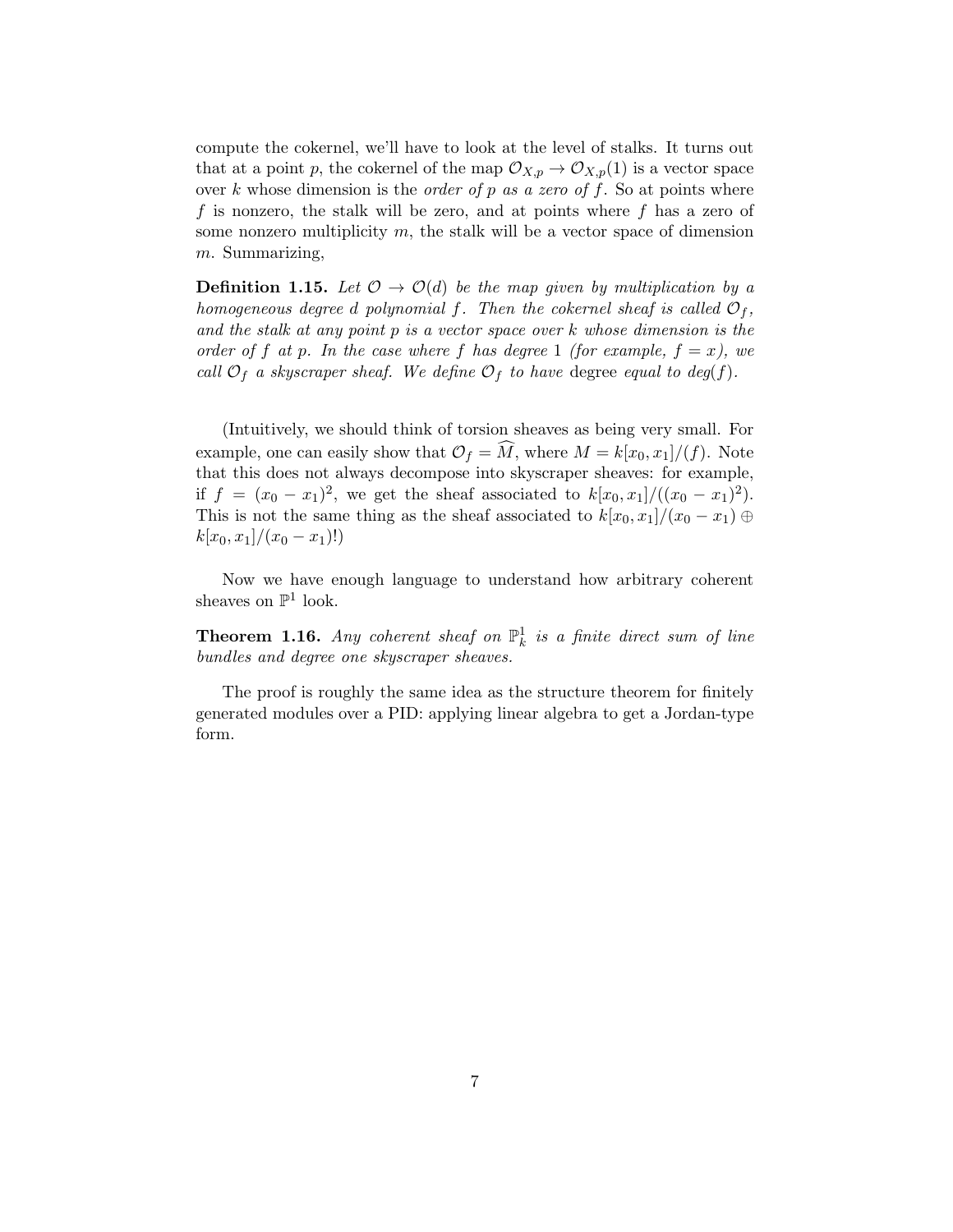## 2 Serre Duality

Serre duality relates the cohomology groups of a locally free sheaf  $\mathcal F$  on a smooth projective scheme X of dimension  $n$  (over base field  $k$ ). It states that there is a unique (up to isomorphism) line bundle  $\omega_X$  (called the *dualizing* sheaf), such that for all coherent  $\mathcal{F}, i$ , there is a natural isomorphism

$$
Ext^{i}(\mathcal{F},\omega) \simeq H^{n-i}(X,\mathcal{F})^{*}
$$

If F is locally free, the left side becomes  $H^i(X, \mathcal{F}^{\vee} \otimes \omega_X)$ , so this relates the cohomology groups of F and  $\mathcal{F}^{\vee} \otimes \omega_X$  ( $\omega_X$  provides a sort of 'twisting'). For example, in the case of an oriented compact manifold, this is an analogue of Poincare duality (the dualizing sheaf is trivial).

We'll build up some of the machinery necessary to understand and prove this theorem, and also see explicitly that the dualizing sheaf is precisely the canonical bundle: the top exterior power of the sheaf of differential 1-forms. Then we'll see various statements of the theorem.

## 2.1 An algebraic tool with short exact sequences

With functors like  $H^*$  and  $Ext^*$ , a short exact sequence (or fiber sequence) of objects leads us to a long exact sequence of groups. This makes short exact sequences invaluable in computing things: if we can understand two objects in a short exact sequence, usually we can understand the third. But what about when we have a resolution that's longer than 3 objects? We might as well show how to utilize such sequences here.

#### Proposition 2.1. Let

$$
0 \longrightarrow A_n \xrightarrow{\varphi_n} A_{n-1} \xrightarrow{\varphi_{n-1}} \cdots \xrightarrow{\varphi_2} A_1 \xrightarrow{\varphi_1} A_0 \longrightarrow 0
$$

be a long exact sequence of objects in an abelian category. Then we have a collection of short exact sequences with the induced maps

> $0 \longrightarrow A_n \longrightarrow A_{n-1} \longrightarrow coker(\varphi_n) \longrightarrow 0$  $0 \longrightarrow coker(\varphi_n) \longrightarrow A_{n-2} \longrightarrow coker(\varphi_{n-1}) \longrightarrow 0$  $0 \longrightarrow coker(\varphi_{n-1}) \longrightarrow A_{n-3} \longrightarrow coker(\varphi_{n-2}) \longrightarrow 0$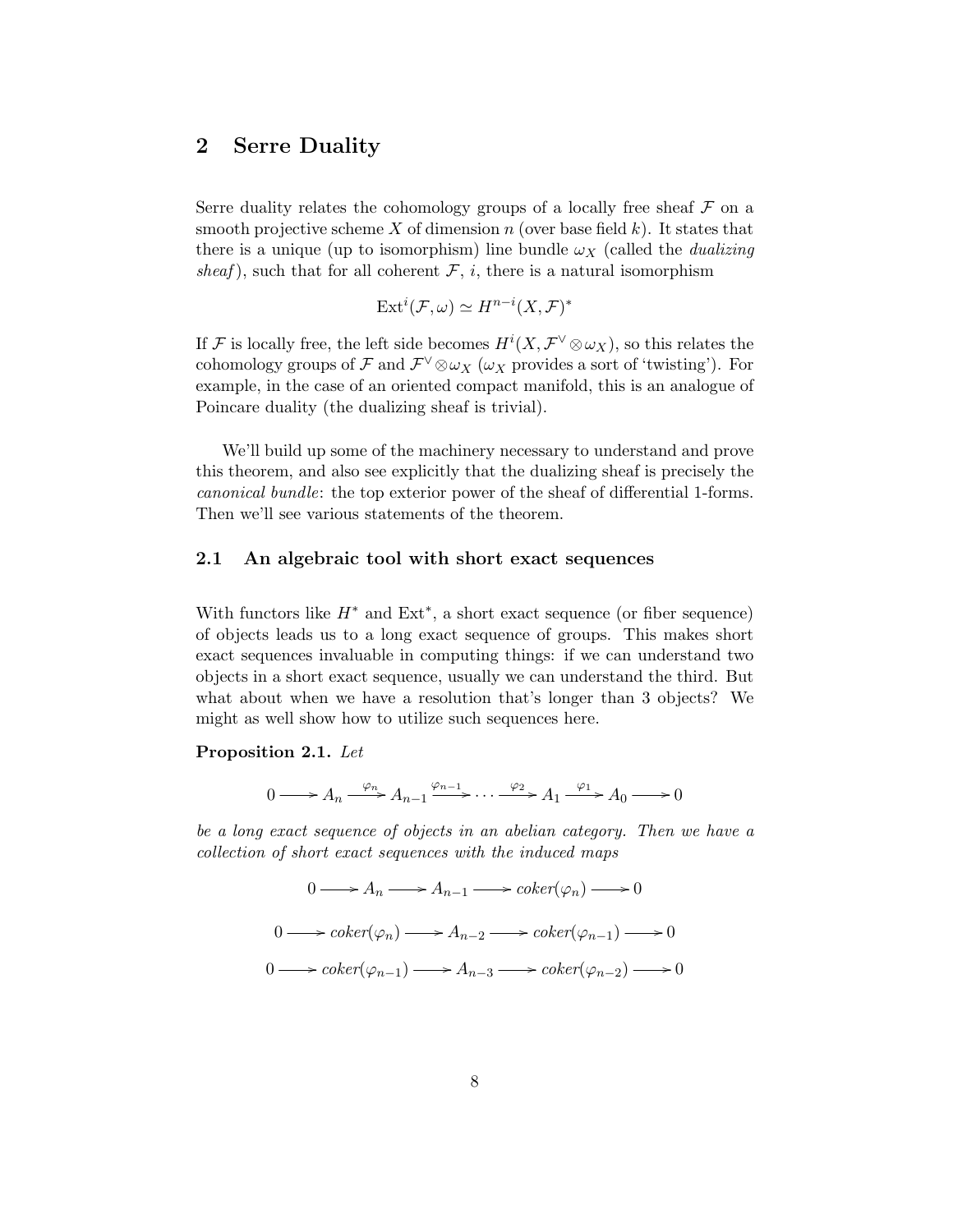$$
\vdots
$$
  
0  $\longrightarrow coker(\varphi_3) \longrightarrow A_1 \longrightarrow A_0 \longrightarrow 0$ 

The proof is easy. This statement is, however, important. It means that if we have a resolution of a sheaf  $\mathcal F$  by objects we understand well (for example, locally free sheaves), then we can understand  $\mathcal F$  as well by understanding all of the successive cokernels. In particular, in  $\mathbb{P}_k^n$ , any coherent sheaf  $\mathcal F$  has a resolution by locally free sheaves

$$
0 \to \mathcal{F}_n \to \mathcal{F}_{n-1} \to \cdots \to \mathcal{F}_0 \to \mathcal{F}
$$

so if we can compute the cohomology of the locally free sheaves, we can compute the cohomology of any coherent sheaf. In the derived category, we can literally just replace any object with one composed of locally free sheaves in this way.

## 2.2 Cech cohomology, and computation of the cohomology of line bundles on projective space

The cohomology of a sheaf can be defined using injective resolutions. But in practice, this is a poor way of doing computations: injective sheaves are generally huge, and it's not clear how you'd generate a resolution of them! However, a scheme is usually presented to us in terms of affines (i.e., perhaps there's a nice affine cover we can pick). This seems useful, because of the following theorem.

**Theorem 2.2.** Let  $X = Spec(A)$  be the spectrum of a noetherian ring A. Then for all quasicoherent sheaves  $\mathcal F$  on X, and all  $i > 0$ ,  $H^i(X, \mathcal F) = 0$ .

*Proof.* This is clear, because  $\Gamma(X, -) : \text{QCoh}(X) \to \text{Mod}(A)$  is an equivalence of categories (so  $\Gamma(X, -)$ ) is exact if X is affine).  $\Box$ 

Exercise: Use this to deduce that skyscraper sheaves have trivial cohomology groups.

So, perhaps there's a better, more obvious choice of "fibrant replacement" we can use to compute cohomology. It turns out that there is.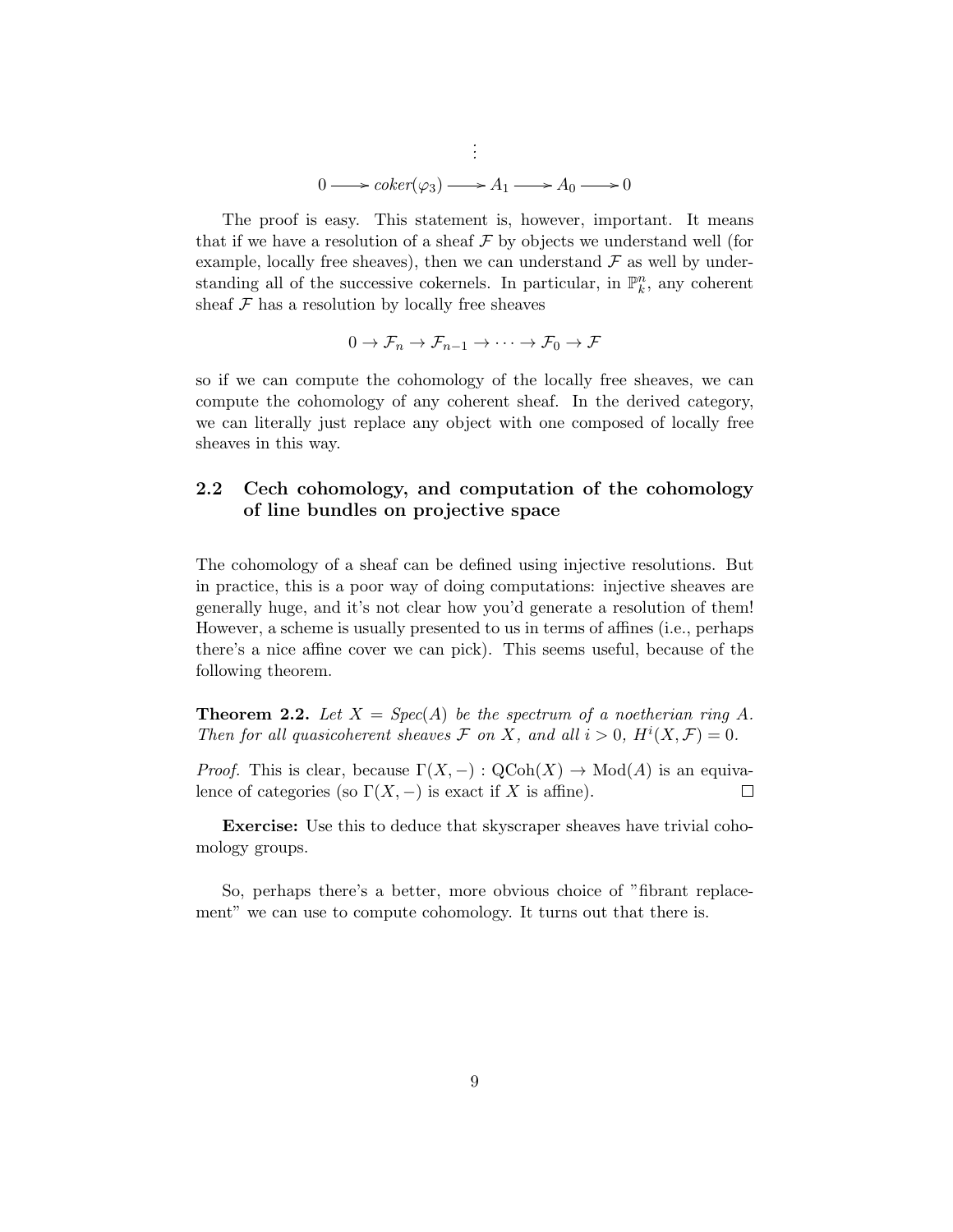**Definition 2.3.** Let X be a scheme, and  $\mathfrak{U} = \{U_i\}$  a cover by open affines, where the index set is ordered. For a coherent sheaf  $\mathcal F$  on X, define its Cech resolution

$$
C^p(\mathfrak{U}, \mathcal{F}) = \prod_{|I|=p} (f_I)_*(\mathcal{F}|_{U_I})
$$

where the differential map  $\mathcal{C}^p \to \mathcal{C}^{p+1}$  is defined on a section s by

$$
(ds)_{i_0\cdots i_{p+1}} = \sum_{k=0}^{p+1} (-1)^k s_{i_0\cdots \hat{i_k}\cdots i_{p+1}} |_{U_{i_0\cdots i_{p+1}}}
$$

Define the Cech complex  $C^*(\mathfrak{U}, \mathcal{F}) = \Gamma(X, \mathcal{C}^*(\mathfrak{U}, \mathcal{F}))$ 

**Proposition 2.4.** If  $X$  is additionally a noetherian separated scheme, then  $H^{i}(C^{p}(\mathfrak{U},\mathcal{F}))=H^{i}(X,\mathcal{F}).$  (X must be separated so that the intersections  $U_I$  are all affine.)

Roughly, the idea is that this Cech resolution is taking the place of the injective resolution as the fibrant replacement for  $\mathcal{F}$ . This is immensely useful, because in many cases, the Cech complex is quite easy to compute! The reason this works is, roughly, because we're choosing a different model structure on  $\mathrm{Ch}^+(\mathrm{Coh}(X))$ : one where the fibrant objects are now complexes of sheaves which are direct sums of sheaves supported on an affine open.

Let A be a noetherian ring, and let  $S = A[x_0, \ldots, x_n]$  be a graded ring. Let  $X = \text{Proj}(S) = \mathbb{P}_{A}^{n}$ . Denote by  $\mathcal{O}_{X}(1)$  the usual twisting sheaf of Serre.

## Theorem 2.5.

- 1.  $H^i(X, \mathcal{O}_X(d)) = 0$  for  $0 < i < n$  and all  $d \in \mathbb{Z}$ .
- 2.  $H^n(X, \mathcal{O}_X(-n-1)) \simeq A$ .
- 3. The natural map

 $H^0(X, \mathcal{O}_X(d)) \times H^n(X, \mathcal{O}_X(-d-n-1)) \to H^n(X, \mathcal{O}_X(-n-1)) \simeq A$ 

is a perfect pairing of finitely generated free A-modules, for each  $d \in \mathbb{Z}$ .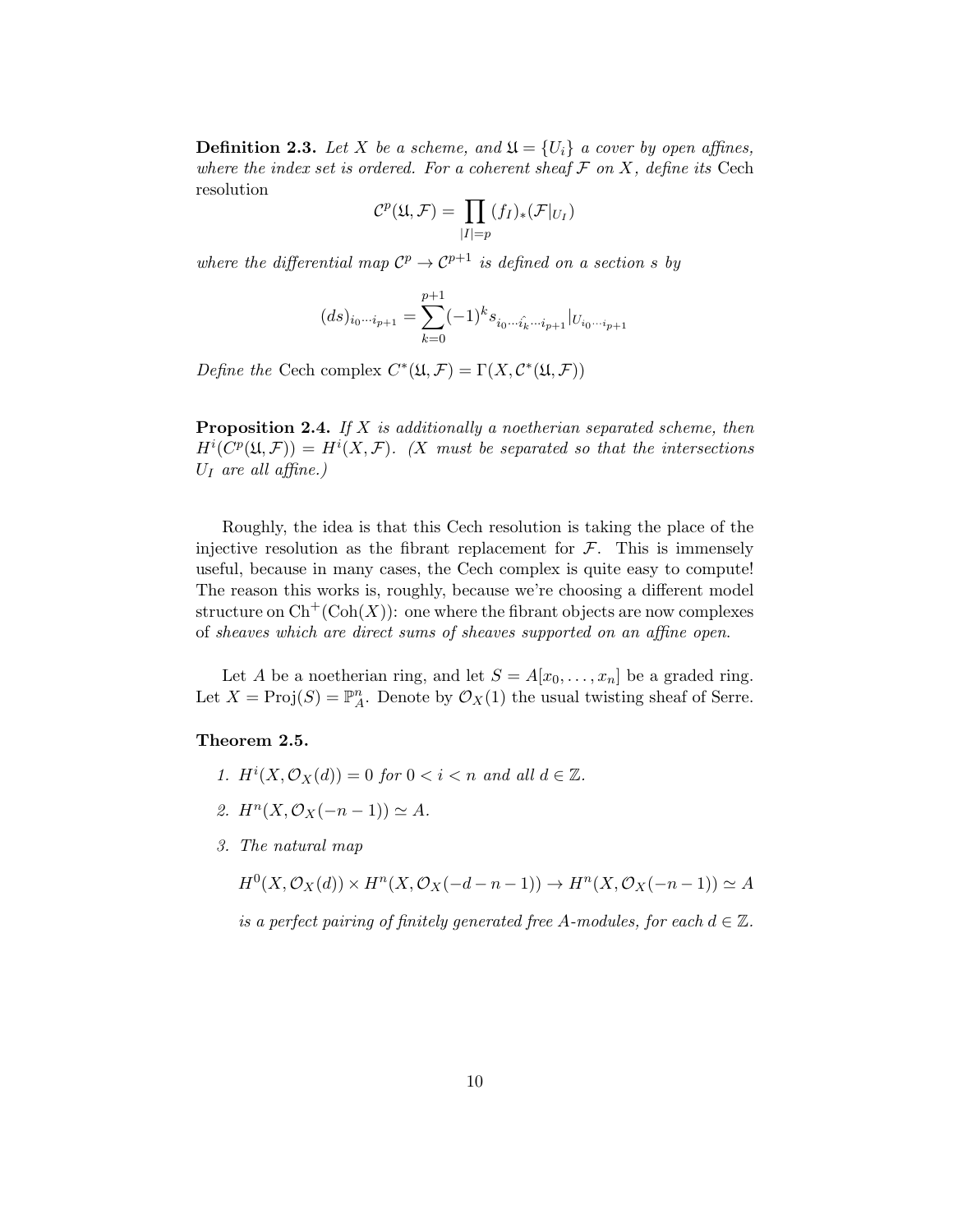*Proof.* As usual, for  $i = 0, 1, \ldots, n$ , let  $U_i = \text{Spec}(A[x_0/x_i, x_1/x_i, \ldots, x_n/x_i])$ be the i-th distinguished open affine. Not surprisingly, we will use the open cover  $\mathfrak{U} = \{U_0, \ldots, U_n\}$  to compute Cech cohomology. However, we will be computing the cohomology of  $\mathcal{F} = \bigoplus$ d∈Z  $\mathcal{O}(d)$  and will keep track of the grading by d.

Note that  $\mathcal{F}(U_{i_0i_1\cdots i_p}) = S_{x_{i_0}\cdots x_{i_p}}$ . So the Cech complex is

$$
0 \to \prod_{i_0} S_{x_{i_0}} \to \prod_{i_0 < i_1} S_{x_{i_0} x_{i_1}} \to \cdots \to S_{x_0 x_1 \cdots x_n} \to 0
$$

where the maps are induced by the localization maps. We claim that this sequence is exact at every stage except for possibly at the beginning and at the end. As an example, we will show it is exact at  $\prod$  $\prod_{i_0 < i_1} S_{x_{i_0} x_{i_1}}$ . Pick an element s of this group, and let's call the component in  $S_{x_ix_j}$   $s_{ij}$ . Suppose it is in the kernel of the differential. Then it must map to zero in every  $S_{x_{i_0}x_{i_1}x_{i_2}}$ . Therefore, the elements in  $s_{i_0i_1}, s_{i_0i_2}$ , and  $s_{i_1i_2}$  must sum to zero. It follows that  $s_{i_0i_1}$  cannot have any terms with the  $x_{i_0}$  and  $x_{i_1}$  exponents negative. In general, in s, there are thus no terms with more than one exponent negative. Next, consider the  $x_{i_0}$ -exponent-negative terms in  $s_{i_0}$ and  $s_{i_1}$ . Because  $s_{i_0i_1i_2}=0$ , these terms must be equal (recall the powers of -1 in the differential of the Cech complex). It follows that we can pick an element of  $S_{x_{i_0}}$  which maps to each of these terms. We can do this for every index and we then get that s comes from an element of  $\prod S_{x_{i_0}}$ , as desired.  $i_0$ 

This prove (1).

Now we must compute the cohomology at either end, namely, the kernel of the first map and the cokernel of the last. We already know  $H^0$ : this is just global sections. So it remains to compute  $H^n$ .  $S_{x_0...x_n}$  is a free Amodule spanned by monomials with exponents arbitrary, while the image of  $\prod S_{x_0\cdots\hat{x_i}\cdots x_n}$  is spanned by the monomials with at least one exponent i nonnegative. Thus, the cokernel is spanned by the monomials  $x_0^{l_0} \cdots x_n^{l_n}$  with  $l_0, l_1, \ldots, l_n < 0$ . This has dimension 0 in degree  $-n$  and greater, and for any degree  $d \leq -n-1$ , it has the dimension  $\binom{-d-1}{n}$ , which is the same as the dimension of  $H^0(X, \mathcal{O}(-d-n-1))$ . In particular,  $H^n(X, \mathcal{O}(-n-1)) \simeq A$ . This proves  $(2)$ .

Now, to prove (3), we just have to find a nondegenerate pairing for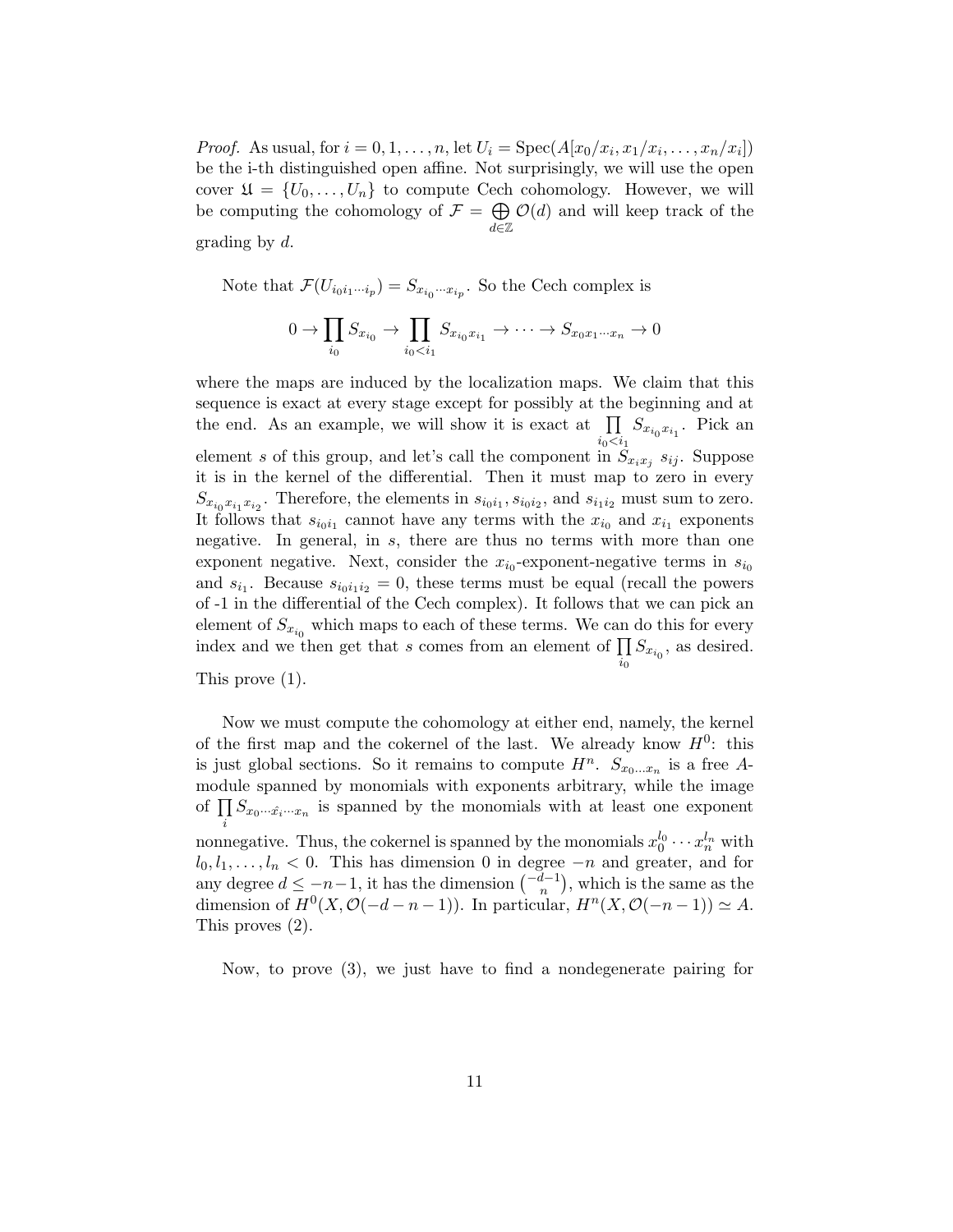$d \geq 0$  (and since the two modules are isomorphic and finite dimensional, this will complete the proof).  $H^0(X, \mathcal{O}(d))$  has a basis consisting of the monomials of degree d with all exponents nonnegative, and as we just saw,  $H<sup>n</sup>(X, \mathcal{O}(-d-n-1))$  has a basis consisting of monomials of degree  $-d-n-1$ with all exponents negative. The natural pairing arises from taking the product on these monomials, and we will declare the product to be zero in  $H<sup>n</sup>(X, \mathcal{O}(-n-1))$  if any of the exponents is nonnegative. It is not hard to check that this is a perfect pairing.  $\Box$ 

(Note: The dimension of  $H^0(X, \mathcal{O}(d))$  is  $\binom{d+n}{n}$  $\binom{+n}{n}$ . For  $d \geq -n$ , this is equal to the polynomial function  $\frac{(d+n)(d+n-1)\cdots(d+1)}{n!}$ , but for  $d \leq -n-1$ , the dimension is zero, whereas this function is not. The  $H^n$  terms we see showing up serve to make it so that the *Euler characteristic*  $\chi$  satisfies this polynomial, i.e.,

$$
\chi(X, \mathcal{F}) := \sum_{i \ge 0} (-1)^i \dim_k H^i(X, \mathcal{F}) = \frac{(d+n)(d+n-1)\cdots(d+1)}{n!}
$$

You might recognize this as the *Hilbert polynomial* of the graded ring S!)

# 2.3 The canonical bundle is  $\mathcal{O}_X(-n-1)$  on  $\mathbb{P}_k^n$

We want to show that, for  $X = \mathbb{P}_k^n$ , the sheaf  $\omega_X = \wedge^n(\Omega_{X/k})$  of differential n-forms is  $\mathcal{O}(-n-1)$ . We'll show this in two different ways.

First, let's figure out what the local clutching functions should look like. Pick coordinates  $x_{10}, x_{20}, \ldots, x_{n0}$  on  $U_0$  and  $x_{01}, x_{21}, \ldots, x_{n1}$  on  $U_1$ . Consider the basis element  $dx_{10} \wedge dx_{20} \wedge \cdots \wedge dx_{n0}$  on  $U_0$ . What does this equal in terms of the coordinates on  $U_1$ ? Rewriting,

$$
= d\left(\frac{1}{x_{01}}\right) \wedge d\left(\frac{x_{21}}{x_{01}}\right) \wedge d\left(\frac{x_{31}}{x_{01}}\right) \wedge \cdots \wedge d\left(\frac{x_{n1}}{x_{01}}\right)
$$

$$
= -\frac{dx_{01}}{x_{01}^2} \wedge \bigwedge_{i=2}^n \left(\frac{dx_{i1}}{x_{01}} - \frac{x_{i1}}{x_{01}^2} dx_{01}\right)
$$

$$
= -\frac{1}{x_{01}^{n+1}} dx_{01} \wedge dx_{21} \wedge \cdots \wedge dx_{n1}
$$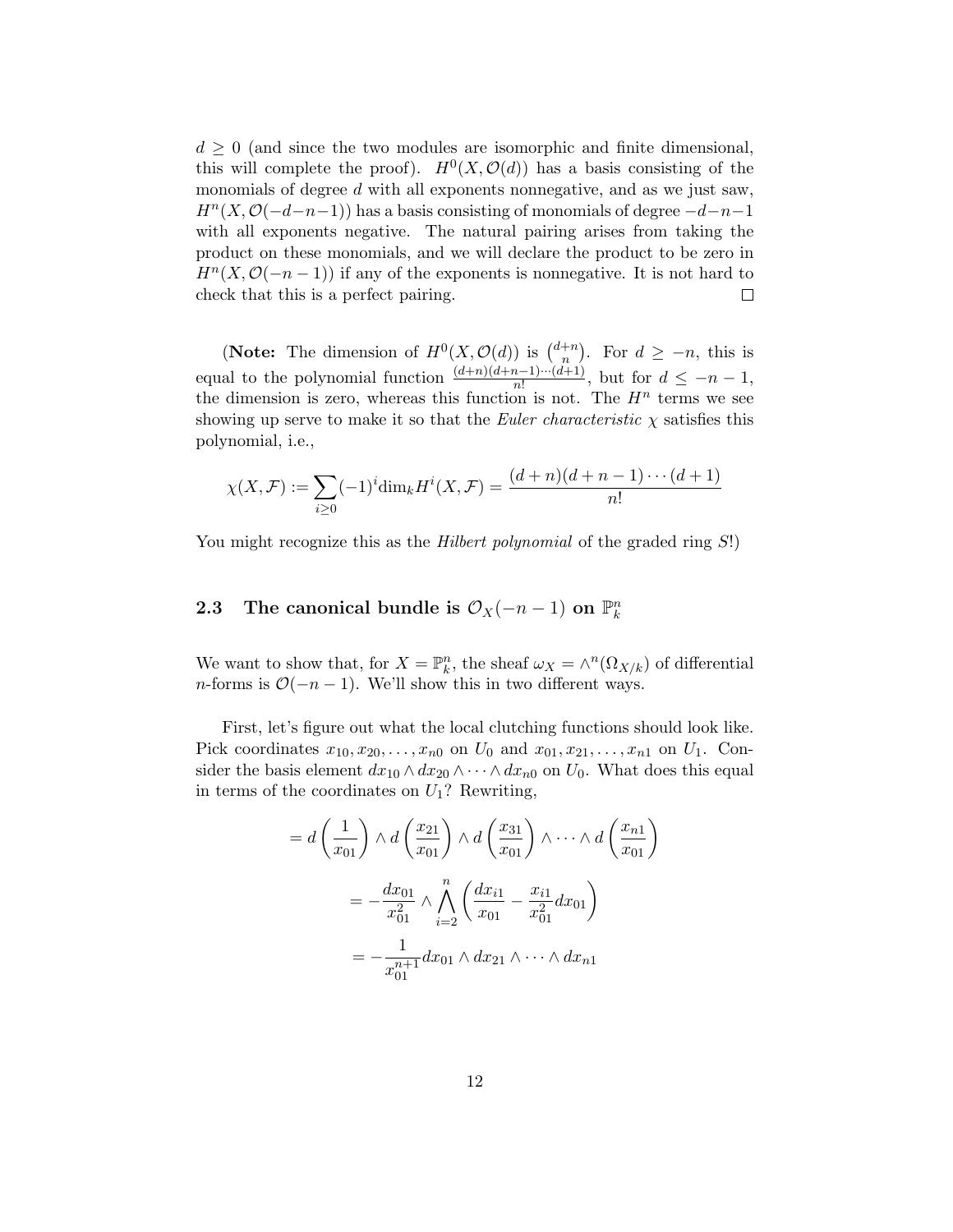That is, the transition function involves multiplying by an element of degree  $-n-1$ . These are precisely the clutching functions defining  $\mathcal{O}(-n-1)$ . Let's now show this another way.

**Proposition 2.6.** There is a short exact sequence of sheaves over  $X = \mathbb{P}^n$ 

$$
0 \to \Omega_{X/k} \to \mathcal{O}(-1)^{\oplus (n+1)} \to \mathcal{O}_X \to 0
$$

*Proof.* Let  $E = S(-1)^{n+1}$  be generated by elements  $e_0, e_1, \ldots, e_n$  in degree 1. Then we have a homomorphism  $E \to S$  defined by  $e_i \mapsto x_i$ . Let M be the kernel of this map, so that we have the sequence

$$
0\longrightarrow M\longrightarrow E\longrightarrow S
$$

We then have a short exact sequence of sheaves

$$
0 \longrightarrow \tilde{M} \longrightarrow \mathcal{O}(-1)^{\oplus (n+1)} \longrightarrow \mathcal{O}_X \longrightarrow 0
$$

Why is the last morphism surjective? The map  $E \to S$  is not a surjection of modules, but the image is all of  $S$  in degree sufficiently large (where sufficiently large here means at least 1). Another way to see it is that, for each  $x_i$ , the map of localized modules  $E_{x_i} \to S_{x_i}$  is surjective, so the morphism of sheaves is surjective on each distinguished open: hence it is surjective.

Hence, it just suffices to show that  $\tilde{M} = \Omega_{X/k}$ . We'll show that the modules are equal on the distinguished opens  $U_i$ . On  $U_i$ , the module of differentials is generated in grading 0 by  $dx_{0i}, dx_{1i}, \ldots, dx_{ii}, \ldots, dx_{ni}$  as a module over  $k[x_{0i}, \ldots, \hat{x}_{ii}, \ldots, x_{ni}]$  (obviously the higher gradings are given by multiplying by appropriate integer powers of  $x_i$ ). On the other hand, the graded module M consists of  $(n + 1)$ -tuples of homogeneous polynomials  $(f_0, \ldots, f_n)$  such that  $x_0 f_0 + \ldots + x_n f_n = 0$ . Passing to  $M_{x_i}$ , we see that

$$
-f_i = x_{0i}f_0 + \ldots + x_{ni}f_n
$$

(where obviously  $x_{ii}f_i$  is not on the right). So  $M_{x_i}$  consists, in degree 0 of *n*-tuples  $(f_0, \ldots, \hat{f_i}, \ldots, f_n)$  with no conditions  $(f_i$  is determined by the above equation). Again, the higher degrees are given by multiplying by appropriate powers of  $x_i$ . Hence,  $M_{x_i} = (\Omega_{X/k})|_{U_i}$ . It is not hard to check that the transition maps are equal as well. So  $\widehat{M} \simeq \Omega_{X/k}$ , as desired.  $\Box$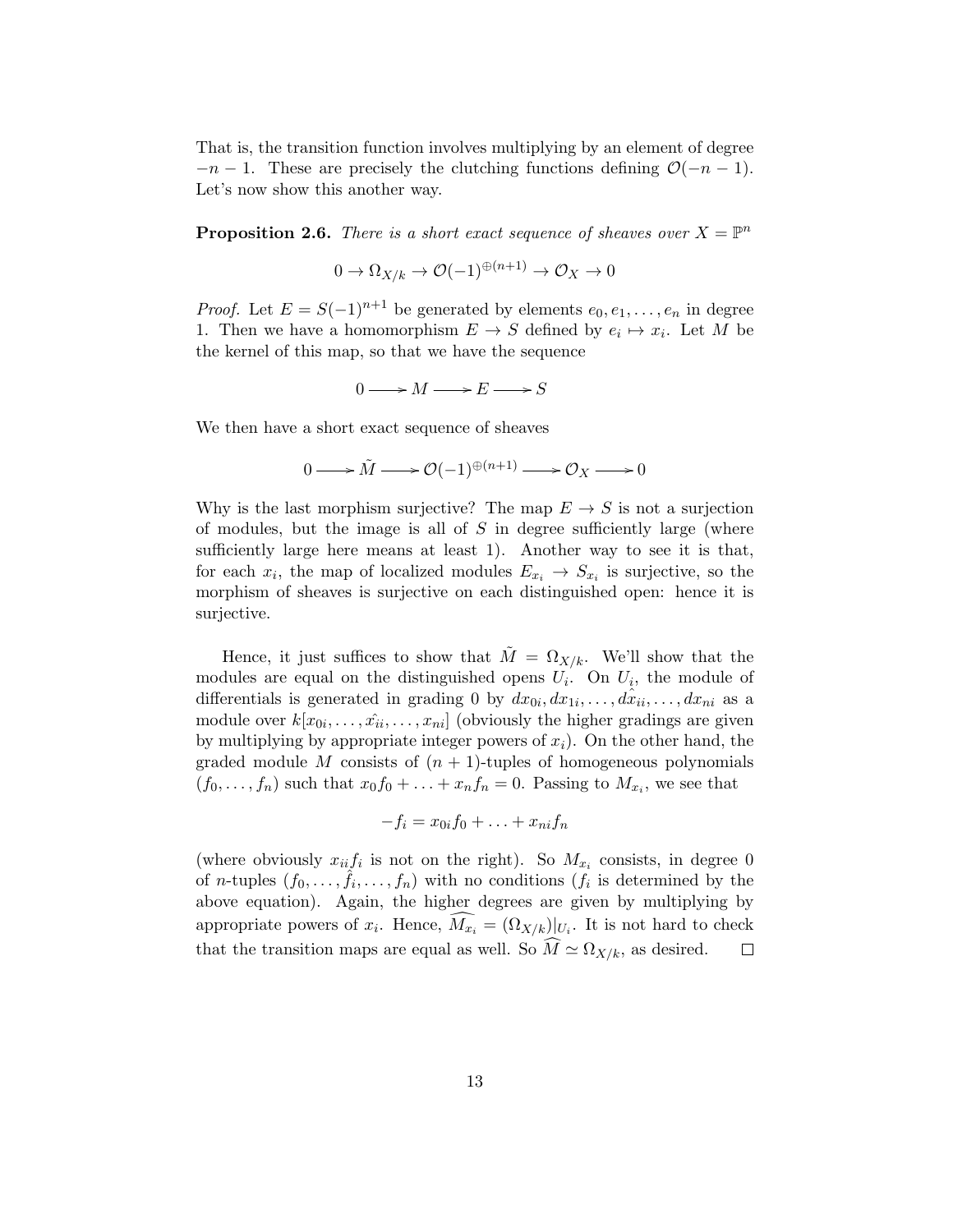From here, we can just use the following easy fact.

**Proposition 2.7.** Let S be a graded ring, and suppose  $0 \rightarrow A \rightarrow B \rightarrow C \rightarrow$ 0 is a short exact sequence of graded S-modules.  $\wedge^n B$  has a filtration

$$
E_0 \hookrightarrow E_1 \hookrightarrow \cdots \hookrightarrow E_n = \wedge^n B
$$

where  $E_i$  is generated by elements  $b_1 \wedge b_2 \wedge \cdots \wedge b_n$  where  $n-i$  of the  $b_j$ 's are in A. Then each quotient  $E_{i+1}/E_i$  is isomorphic to  $\wedge^{n-i} A \otimes \wedge^i C$ .

Corollary 2.8.  $\wedge^n \Omega_{X/k} \simeq \mathcal{O}(-n-1)$ .

Proof. Recall we have the short exact sequence

$$
0 \to \Omega_{X/k} \to \mathcal{O}(-1)^{\oplus (n+1)} \to \mathcal{O}_X \to 0
$$

Now look at  $\wedge^{n+1}(\mathcal{O}(-1)^{\oplus (n+1)})$ . This is the sheaf associated to the module  $\wedge^{n+1}(S(-1)^{n+1})$  (where  $\wedge$  is taken over S-modules). This is generated by the  $(n+1)$ -fold wedge tensors where each element is concentrated in a single coordinate. In other words, this is isomorphic to  $\bigotimes^n$  $i=0$  $S(-1) \simeq S(-n-1).$ Hence,  $\wedge^{n+1}(\mathcal{O}(-1)^{\oplus (n+1)}) \simeq \mathcal{O}(-n-1).$ 

On the other hand, because  $\wedge^{n+1}(\Omega_{X/k}) = 0$  and  $\wedge^2 \mathcal{O}_X = 0$ , we see that in the filtration from the previous proposition, there is only one nonzero quotient. That is,

$$
\wedge^{n+1}(\mathcal{O}(-1)^{\oplus (n+1)}) \simeq \wedge^n \Omega_{X/k} \otimes \mathcal{O}_X \simeq \wedge^n \Omega_{X/k}
$$

 $\Box$ 

as desired.

### 2.4 Serre Duality

**Theorem 2.9.** (Serre duality for  $\mathbb{P}_k^n$ ) Let  $X = \mathbb{P}_k^n$ , and let  $\omega_X = \wedge^n \Omega_{X/k} \simeq$  $\mathcal{O}(-n-1)$ . Then

- 1.  $H^n(X, \omega_X) \simeq k$ . Fix one isomorphism.
- 2. For any coherent sheaf  $\mathcal F$  over  $X$ , the natural pairing

$$
Hom_{\mathcal{O}_X}^i(\mathcal{F}, \omega_X) \times H^n(X, \mathcal{F}) \to H^n(X, \omega_X) \simeq k
$$

is a perfect pairing of finite-dimensional vector spaces over k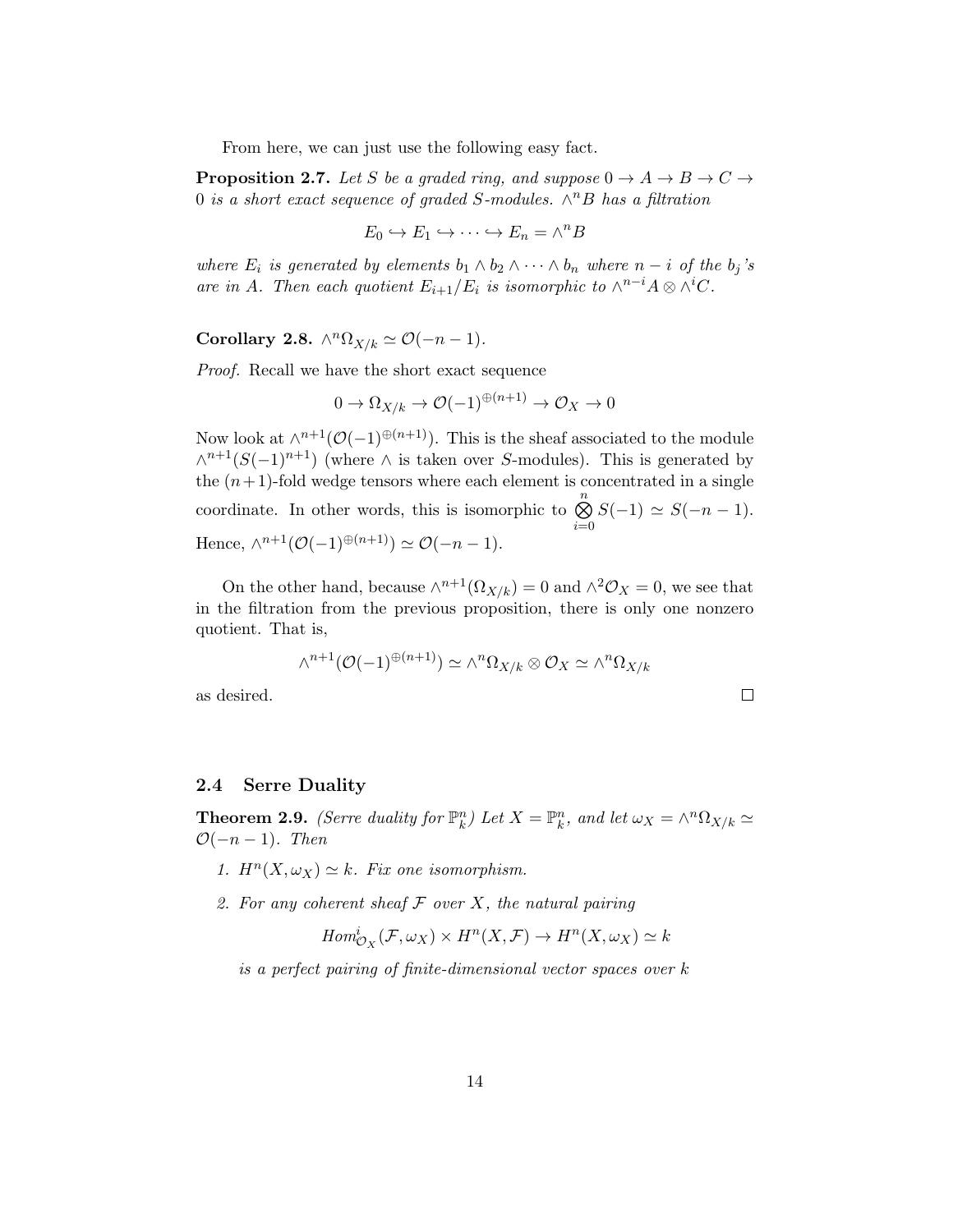3. For every i, there's an isomorphism

$$
Ext^i(\mathcal{F}, \omega_X) \to H^{n-i}(X, \mathcal{F})^*
$$

which, for  $i = 0$ , is induced by the map form 2.

*Proof.* (1) holds from Theorem 5.5. For (2), recall that if  $0 \to \mathcal{H} \to \mathcal{G} \to$  $\mathcal{F} \rightarrow 0$  is a short exact sequence of sheaves, then we have long exact sequences

$$
0 \to \operatorname{Hom}(\mathcal{F}, \omega_X) \to \operatorname{Hom}(\mathcal{G}, \omega_X) \to \operatorname{Hom}(\mathcal{H}, \omega_X) \to \operatorname{Ext}^1(\mathcal{F}, \omega_X) \to
$$

and

$$
\cdots \to H^1(X, \mathcal{H})^* \to H^0(X, \mathcal{F})^* \to H^0(X, \mathcal{G})^* \to H^0(X, \mathcal{H})^* \to 0
$$

We have maps connecting these two sequences in parallel (like a ladder). Recall that any coherent sheaf  $\mathcal F$  can be resolved by sheaves that are sums of line bundles. Such a resolution can be decomposed into  $n$  short exact sequences. Hence, if we can prove the desired statement for line bundles, then by applying the 5-lemma  $n$  times in ladders like those above, it will follow for any coherent sheaf. This is just Theorem 5.5, though.

To show (3), we simply need to construct such a map, and then can again apply the 5-lemma trick (because the statement holds for line bundles). This follows from some stuff about universal  $\delta$ -functors.  $\Box$ 

Note that when F is locally free,  $\mathrm{Ext}^i(\mathcal{F},\omega_X) \simeq \mathrm{Ext}^i(X,\mathcal{F}^{\vee} \otimes \omega_X) \simeq$  $H^{i}(X,\mathcal{F}^{\vee}\otimes \omega_{X}),$  giving the statement described at the beginning of the section.

We can, in fact, generalize the conditions of the theorem. The same statement holds whenever  $X$  is a projective scheme that is Cohen-Macaulay and all irreducible components have the same dimension. In particular, it holds for X a smooth projective variety.

## 2.5 In the Derived Category

The notion of a *Serre duality functor* can be defined in a more general triangulated category (see notes from lecture 3). We'll reproduce the definition here.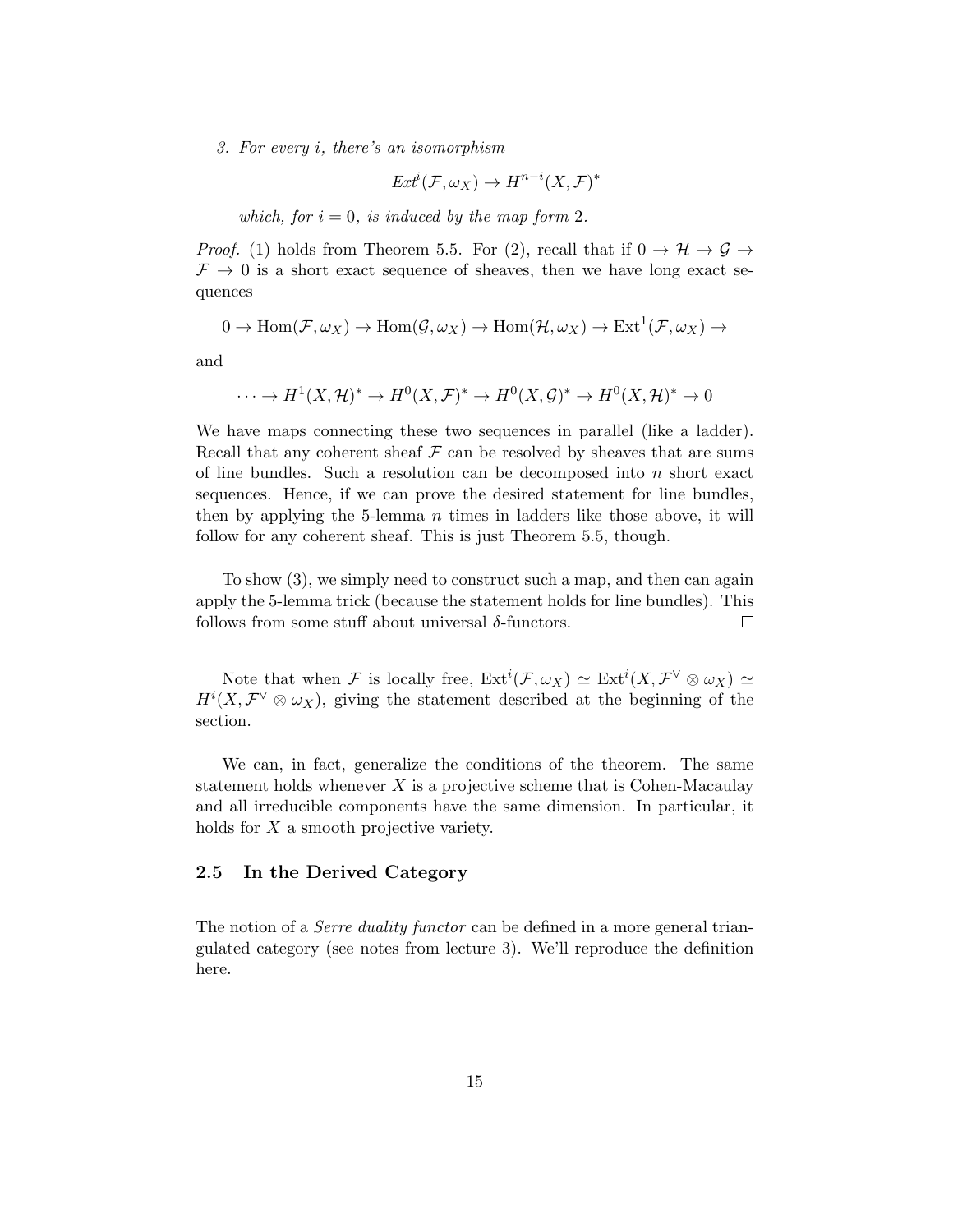**Definition 2.10.** Let  $\mathcal{D}$  be a k-linear triangulated category with finite dimensional Hom's (so that taking the dual twice gives back the Hom space), where k is an algebraically closed field. A Serre functor  $S : \mathcal{D} \to \mathcal{D}$  is an additive equivalence of categories, with bi-functorial isomorphisms

$$
Hom_{\mathcal{D}}(A, B) \to Hom_{\mathcal{D}}(B, S(A))'
$$

for any  $A, B \in \mathcal{D}$ . Such a functor also commutes with the translation functor, and the composite

$$
Hom(A, B) \to Hom(B, S(A))^{\vee} \to Hom(S(A), S(B))
$$

is the isomorphism given by S.

**Proposition 2.11.** Let  $X$  be a smooth projective scheme of dimension n. Then  $-\otimes \omega_X[n]$  is a Serre duality functor on  $D^bCoh(X)$ .

*Proof.* (Sketch) Serre duality implies that if  $A, B$  are locally free sheaves on X, then  $\text{Ext}^i(A, B) \simeq \text{Ext}^{n-i}(B, A \otimes \omega_X)^\vee$ , simply because we can freely move locally free sheaves back and forth over Ext's, as long as we replace them by their duals. Next, remember that in  $D<sup>b</sup>Coh(X)$ , Hom comes equipped with all of the Ext's as homotopy groups. Now we just carefully count gradings: the *i*-th homotopy group of  $\text{Hom}(B, A \otimes \omega_X[n])^\vee$  equals the  $(i-n)$ -th homotopy group of  $\text{Hom}(B, A \otimes \omega_X)^\vee$ , which is  $\text{Ext}^{n-i}(B, A \otimes \omega_X)$ , so the map between the Hom spaces is an equivalence.  $\Box$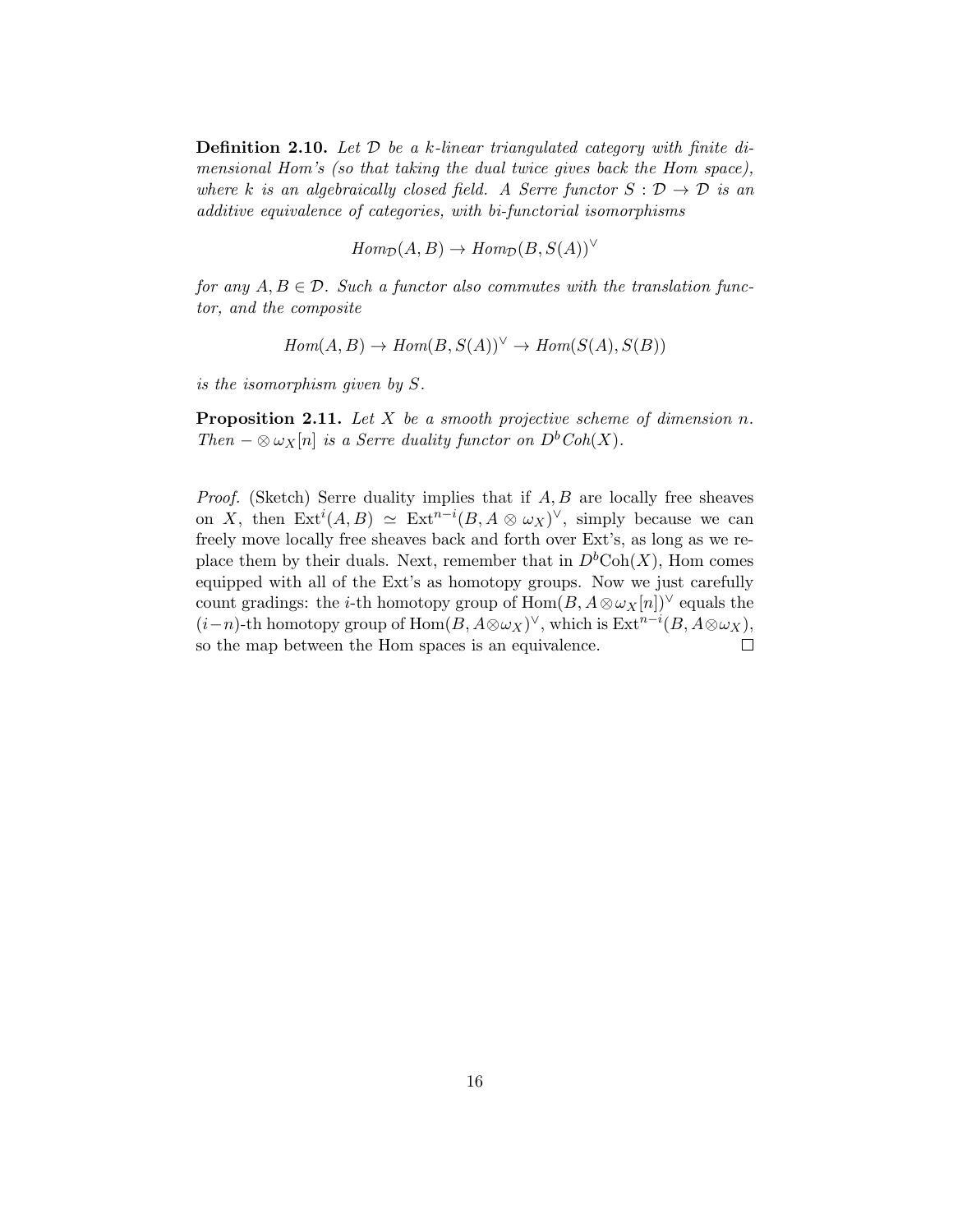# 3 Understanding  $D<sup>b</sup>Coh(X)$

## 3.1 An exercise from early in the semester

You might remember an exercise from the second lecture revolving around the relation between the algebra  $\text{Ext}^{\bullet}(\mathcal{O} \oplus \mathcal{O}(1), \mathcal{O} \oplus \mathcal{O}(1))$  and the Kronecker quiver. Well now, we can go ahead and complete this exercise.

**Proposition 3.1.** Let  $X = \mathbb{P}^1_k$ , and let  $\mathcal{M} = \mathcal{O} \oplus \mathcal{O}(1)$ . Then the graded algebra  $Ext^{\bullet}(\mathcal{M}, \mathcal{M})$  is concentrated in degree 0, and is the path algebra of the Kronecker quiver.

*Proof.* First, note that  $\text{Ext}^i(\mathcal{O}(l), \mathcal{O}(k)) = \text{Ext}^i(\mathcal{O}, \mathcal{O}k-l) = H^i(X, \mathcal{O}(k-l))$ l). We've seen that for  $i > 0$ , this is zero unless  $i = 1$  and  $k - l = -2$ . So if  $k, l \in \{0, 1\}$ , this is zero. Hence, the higher Ext groups vanish.

To compute  $\text{Ext}^0 = \text{Hom}$ , we recall that  $\text{Hom}(\mathcal{O}(l), \mathcal{O}(k))$  is a vector space of dimension  $k - l + 1$  given by the homogeneous degree  $k - l$  polynomials in two variables. It is easy to see that we get the path algebra for the Kronecker quiver: the trivial paths both correspond to multiplication by 1, and the two nontrivial paths are the morphisms from  $\mathcal O$  to  $\mathcal O(1)$ corresponding to multiplication by  $x_0$  and  $x_1$ , respectively.  $\Box$ 

Additionally, it turns out that the functor

 $D^b \text{Coh}(\mathbb{P}^1) \to D^b \text{Rep}(\cdot \rightrightarrows \cdot)$  $E \mapsto \text{Ext}^{\bullet}(\mathcal{O} \oplus \mathcal{O}(1), E)$ 

is an equivalence of categories. The utility of this statement is that now, instead of thinking about the derived category of sheaves on  $\mathbb{P}^1$ , we can instead just think of the derived category of modules over this algebra, and modules over an algebra are usually simpler to think about than the more general sheaves over a scheme.

 $\mathcal{O} \oplus \mathcal{O}(1)$  is an example of what is called a *tilting sheaf* on  $\mathbb{P}^1$ . The derived endomorphism algebra of this sheaf essentially contains all of the complexity of the derived category of coherent sheaves on  $\mathbb{P}^1$ . We can generalize this theory substantially, and will now do so.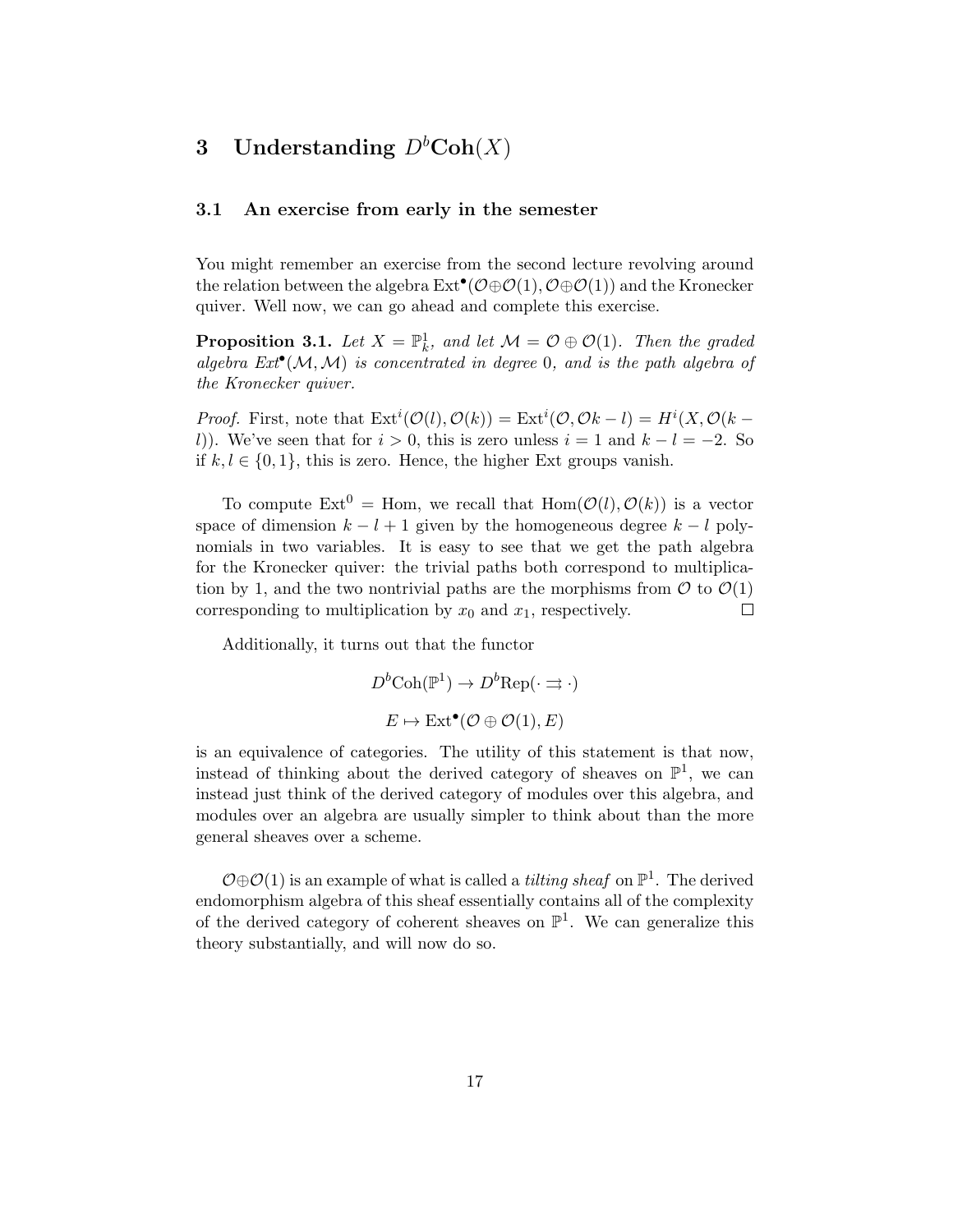## 3.2 Tilting Sheaves

Let X be a smooth projective scheme over an algebraically closed field  $k$ , and let  $\mathcal{D} = D^b \text{Coh}(X)$ , as usual.

**Definition 3.2.** A coherent sheaf  $\mathcal T$  on  $X$  is called a tilting sheaf if

- 1. (T1)  $A := End_{\mathcal{O}_X}(\mathcal{T})$  has finite global dimension. That is, any module over A has a finite projective resolution.
- 2. (T2)  $\mathit{Ext}^i_{\mathcal{O}_X}(\mathcal{T}, \mathcal{T}) = 0$  for  $i > 0$ .
- 3. (T3)  $\mathcal T$  classically generates  $\mathcal D$ . That is,  $\mathcal D$  has no nontrivial trianqulated subcategory containing  $\mathcal T$  that is closed under isomorphisms, shifts, taking cones of morphisms, and taking direct summands.

Here, (T3) is the relevant property that  $\mathcal T$  is 'complicated enough' that its endomorphism algebra contains all of the necessary information to understand coherent sheaves on X (in the derived world, at least).

It's also worth noting here that, in  $D<sup>b</sup>Coh(X)$ , sheaves supported on an affine scheme (hence, rank zero sheaves) are trivial. So it's enough to consider only tilting bundles, i.e., locally free tilting sheaves.

**Theorem 3.3.** Let  $\mathcal{T}$  be a tilting sheaf on a smooth projective scheme X, with associated tilting algebra  $A = End_{\mathcal{O}_X}(\mathcal{T})$ . Then the functors

$$
F(-) := Hom_{\mathcal{O}_X}(\mathcal{T}, -) : Coh(X) \to mod(A^{op})
$$

and

$$
G(-) := - \otimes_A \mathcal{T} : mod(A^{op}) \to Coh(X)
$$

induce equivalences of triangulated categories

$$
\mathbf{R}F: D^bCoh(X) \to D^b \text{mod}(A^{op})
$$
  

$$
\mathbf{L}G: D^b \text{mod}(A^{op}) \to D^b \text{Coh}(X)
$$

that are quasi-inverse to each other.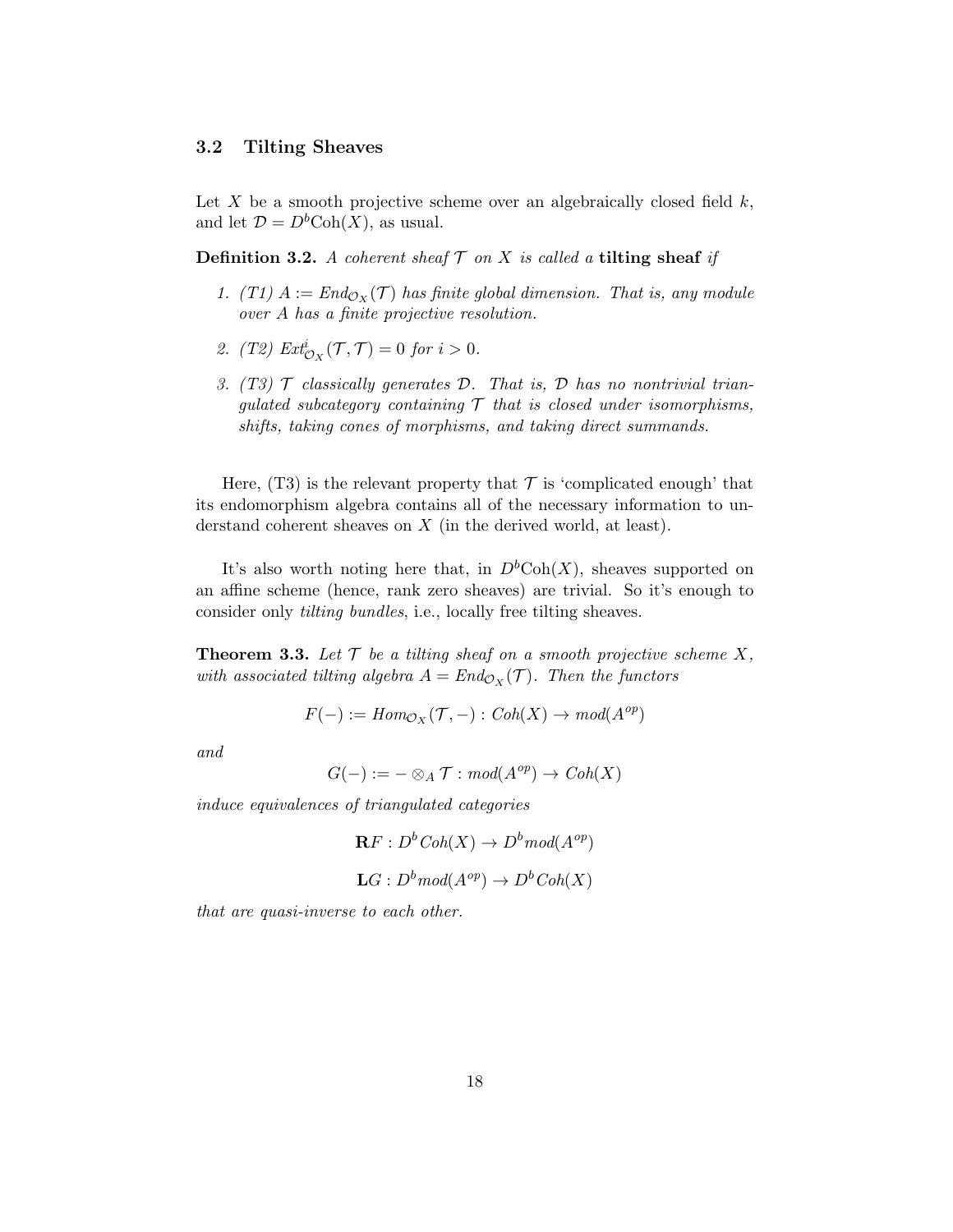*Proof.* (Sketch) It is clear that if F is a coherent sheaf on X, then  $\text{Hom}_{\mathcal{O}_X}(\mathcal{T}, \mathcal{F})$ is a finitely generated right A-module (and thus a left  $A^{op}$ -module). On the other hand, if M is a finitely generated right A-module, we can construct  $M \otimes_A \mathcal{T}$  as the sheaf whose stalk at p is  $M \otimes_A \mathcal{T}_p$ , and this is a coherent sheaf on X.

In order to prove the statement, we do in fact need to check that the induced functors land in the bounded derived categories (so that the derived functors above are well-defined). For  $\mathbf{R} F$ , this is where the smoothness of X comes in, because we need all but finitely many of the Ext groups to be zero. For  $LG$ , this is where condition  $(T1)$  comes in, because we need A-modules to have finite projective resolutions.

Not surprisingly, the claim that these two functors are quasi-inverse is where we have to use conditions  $(T2)$  and  $(T3)$ . Roughly,  $(T2)$  tells us that  $\mathbf{R} F \circ \mathbf{L} G(A) = \mathbf{R} F(\mathcal{T}) = A$  (because the higher Ext groups from T to itself vanish), which tells us that  $\mathbf{R} F \circ \mathbf{L} G$  is the identity on A. Hence, it is on finitely generated projective A-modules as well, and then because any coherent A-module has a finite projective resolution, it is the identity on all of  $D^b \text{mod}(A^{\text{op}})$ . In order to get that the other composite is quasiisomorphic to the identity, we use  $(T3)$  to see that the image of  $LG$ , which is the triangulated subcategory generated by  $\mathcal{T}$ , is all of  $D^b \text{Coh}(X)$ .  $\Box$ 

**Corollary 3.4.** If  $\mathcal T$  is a coherent sheaf on X satisfying (T1) and (T2), then T satisfies (T3) iff  $LG \circ RF(F) \simeq \mathcal{F}$  for all  $\mathcal{F} \in D^bCoh(X)$ .

**Example:** If X is affine,  $\mathcal{O}_X$  is a tilting sheaf. (If you don't see why this is true, take a minute to think about it: you should be able to say why in one line!)

Theorem 3.5.

$$
\mathcal{O}\oplus \mathcal{O}(1)\oplus \cdots \oplus \mathcal{O}(n)
$$

is a tilting sheaf on  $X = \mathbb{P}^n$ .

*Proof.* If we have  $\mathcal{O} \oplus \cdots \oplus \mathcal{O}(n)$ , then by taking direct summands, we get  $\mathcal{O}, \ldots, \mathcal{O}(n)$ . There is an exact sequence

$$
0 \to \mathcal{O}^{n+1 \choose 0} \to \mathcal{O}(1)^{n+1 \choose 1} \to \cdots \to \mathcal{O}(n+1)^{n+1 \choose n+1} \to 0
$$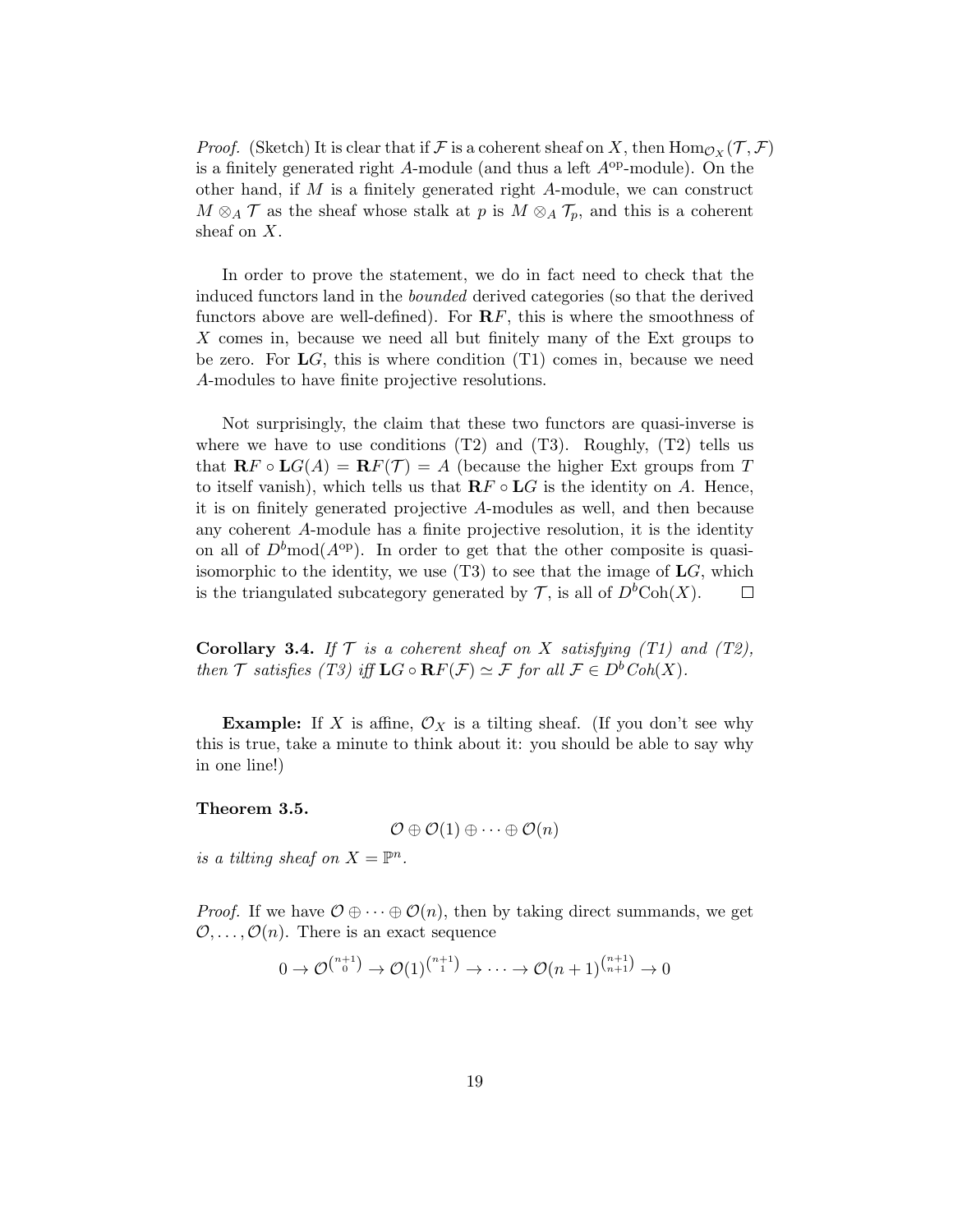Hence, by taking cones, we can get  $\mathcal{O}(n+1)$ . Line bundles are flat, so we can tensor the above exact sequence by any  $\mathcal{O}(d)$ , and inductively, by taking cones, we can get any  $\mathcal{O}(d)$  for  $d \geq n+1$ . Similarly, we can get the negative degree line bundles by taking cones and shifting. So we can get all line bundles. Any coherent sheaf can be resolved by sheaves that are sums of line bundles, so we can get all coherent sheaves, as desired.  $\Box$ 

Exercise: Which quiver (with relations) has path algebra equal to the endomorphism algebra of this tilting sheaf?

## 3.3 Mukai Pairing

As we have seen, when a smooth projective scheme  $X$  has a tilting sheaf,  $D<sup>b</sup>Coh(X)$  is equivalent to  $D<sup>b</sup>mod(A<sup>op</sup>)$ , where A is the algebra of endomorphisms of the tilting sheaf. So now the question is, which  $X$ 's have tilting sheaves? We'll provide a statement towards this end, by imposing additional structure on our categories and seeing that the equivalence we provided further preserves this structure. Moreover, we'll see that this allows us to understand  $K(\text{Coh}(X)).$ 

First, we define a sort of enriched version of the Euler characteristic.

**Definition 3.6.** Let A be an abelian category. Then define a map

$$
[-]: D^b(\mathcal{A}) \to K(\mathcal{A})
$$

by sending an object E to  $|E| = \sum$ i∈Z  $(-1)^i[E^i].$ 

Exercise: Check that this map is well-defined, and compatible with the additive structure.

Now note that  $K(\text{Coh}(X))$  (if X is smooth and projective) admits a bilinear form

$$
\langle [E],[F]\rangle := \sum_i (-1)^i \dim_k \operatorname{Ext}^i_{\mathcal{O}_X}(E,F)
$$

called the *Mukai pairing*. Since  $Ext^i$  is just  $H^i$  of the **R**Hom object (or  $\pi_i$  of the mapping space, if you like), you can literally think of this as the Euler characteristic of the derived Hom complex. Similarly, since  $A =$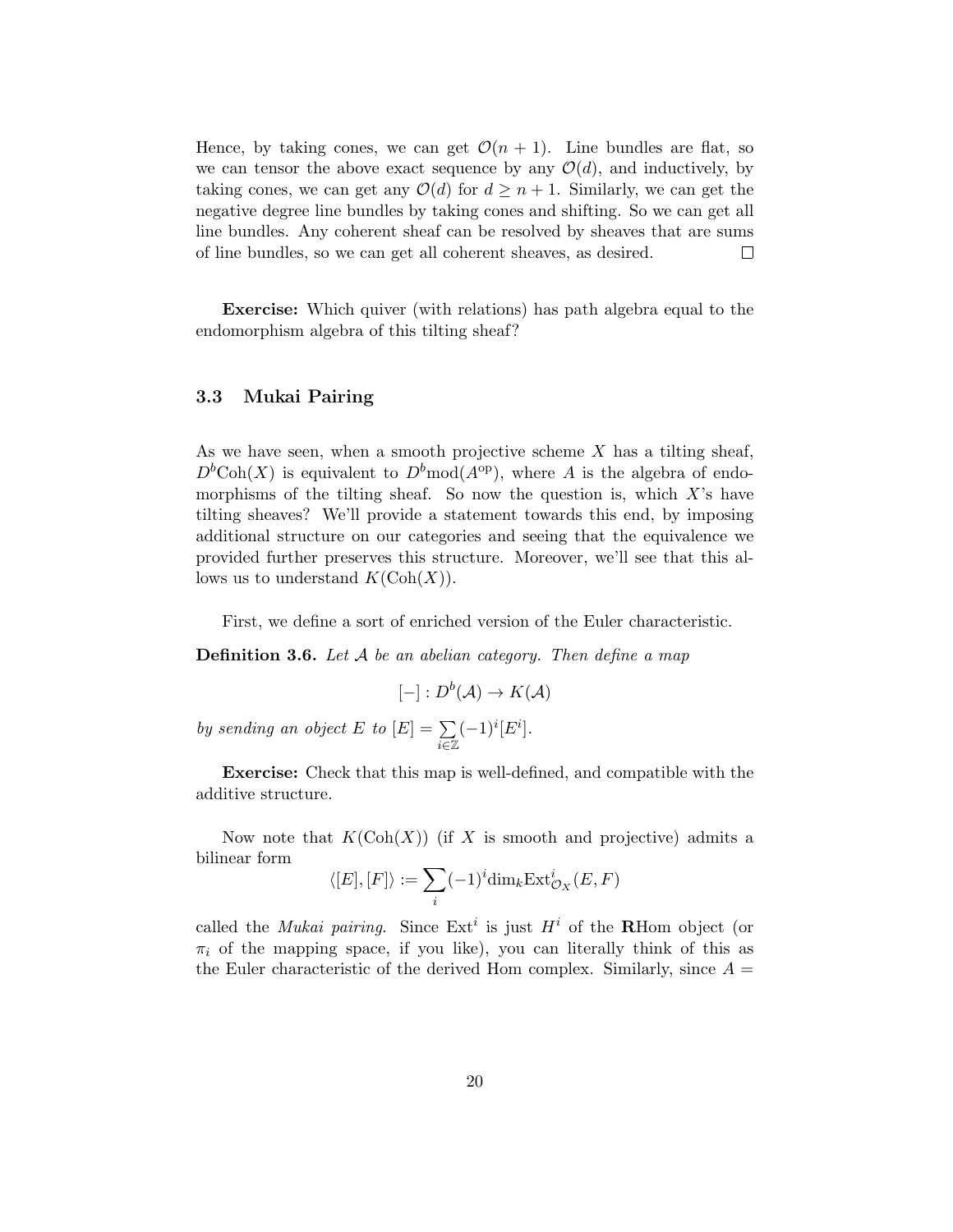$\operatorname{Hom}_{\mathcal{O}_X}(\mathcal{T},\mathcal{T})$  has finite global dimension (so that any pair of A-modules has a finite number of Ext groups), we have an inner product on  $K(\text{mod}(A^{\text{op}}))$ 

$$
\langle [M],[N]\rangle:=\sum_i (-1)^i\mathrm{dim}_k\mathrm{Ext}^i_A(M,N)
$$

Both of these inner products make more sense when imagined in the derived category, since they are the Euler characteristic of the respective RHom complexes (of k-vector spaces). Recall  $\mathbf{R}F : D^b \text{Coh}(X) \to D^b \text{mod}(A)$  is an equivalence of categories, with inverse LG. So if  $A, B \in D^b \text{Coh}(X)$ , we get maps between  $\text{Hom}_{D^b\text{Coh}(X)}(A, B)$  and  $\text{Hom}_{D^b\text{mod}(A^{\text{op}})}(\mathbf{R}F(A), \mathbf{R}F(B))$ which are inverse to one another (homotopy equivalences in the world of  $\infty$ categories, quasi-isomorphisms in the world of derived categories). Hence, they must preserve the inner product on these derived categories. So, roughly, we should expect

**Theorem 3.7.** Let  $\mathcal T$  be a tilting sheaf on a smooth projective X, and let  $A = End_{\mathcal{O}_X}(\mathcal{T})$ . The homomorphism

$$
[\mathbf{R}F(-)] : K(Coh(X)) \to K(mod(A^{op}))
$$

$$
[\mathbf{R}F(\mathcal{F})] = \sum_{i} (-1)^{i} Ext_{\mathcal{O}_X}^{i}(\mathcal{T}, \mathcal{F})
$$

is an isomorphism of abelian groups that preserves the bilinear forms on either side.

**Corollary 3.8.** If  $X$  smooth and projective admits a tilting sheaf, then its Grothendieck group is finitely generated and free.

In particular, this tells us that any Bridgeland stability condition on  $K(\text{Coh}(X))$  factors through the isomorphism  $K(\text{Coh}(X)) \to \Gamma$ , where  $\Gamma$  is a finite-dimensional lattice!

Interesting fact:  $K(\text{Coh}(\mathbb{P}^n)) \simeq \mathbb{Z}^{n+1}$ . One way to see this is as follows: there is a homomorphism

$$
K(\mathrm{Coh}(\mathbb{P}^n)) \to \frac{1}{n!} \mathbb{Z}[x]/(x^{n+1})
$$

defined by sending a sheaf to its Hilbert polynomial. Indeed, if two (virtual) sheaves are equal in the Grothendieck group, they should have the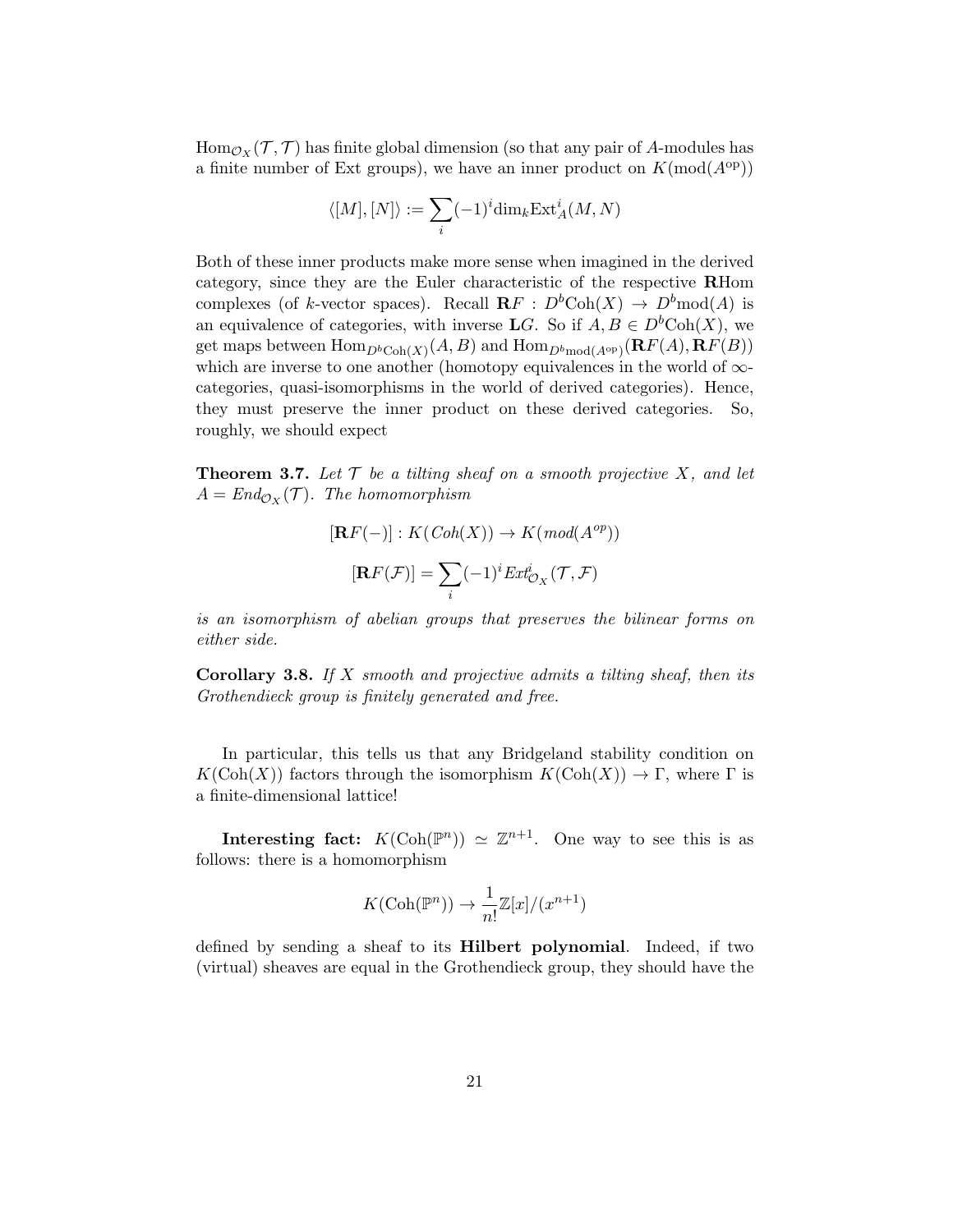same Hilbert polynomial (namely, the polynomial  $p(N) = \dim(M_N)$  for N sufficiently large). It's also clear that this is surjective onto a lattice of full rank: we can generated sheaves with  $n + 1$  linearly independent Hilbert polynomials, and in fact,  $\mathcal{O}, \mathcal{O}(1), \ldots, \mathcal{O}(n)$  work. The same argument we saw before shows that these  $n+1$  line bundles generate  $K(\text{Coh}(\mathbb{P}^n))$ , which implies that this map is a monomorphism. Hence, it is an isomorphism onto a lattice of full rank.

The upshot: any virtual sheaf in the Grothendieck group is uniquely defined by the associated Hilbert polynomial. In particular, any element of  $K(\text{Coh}(\mathbb{P}^1))$  is defined by rank and degree, each of which can be any integer.

## 3.4 Exceptional sequences

Exceptional sequences appear in algebraic geometry. We'll see that if a tilting sheaf has a decomposition as a sum of line bundles, then those line bundles form an exceptional sequence, and in this case, the endomorphism algebra is the path algebra of an easy to describe quiver with relations, where the vertices of this quiver correspond to the line bundles of the exceptional sequence. This then gives us a simple description of  $K(\text{Coh}(X))$ .

**Definition 3.9.** An object E in a triangulated k-linear category  $\mathcal{D}$  is exceptional if

$$
Hom_{\mathcal{D}}(E, E[n]) \simeq \begin{cases} k & \text{if } n = 0 \\ 0 & \text{otherwise} \end{cases}
$$

A sequence  $(E_0, \ldots, E_m)$  of exceptional objects is called **exceptional** if

$$
\mathbf{R}Hom_{\mathcal{D}}(E_i, E_j) = 0 \quad \text{if} \quad i > j
$$

and strongly exceptional if, additionally,

$$
Hom_{\mathcal{D}}(E_i, E_j[n]) = 0 \quad \text{if} \quad i < j \quad \text{and} \quad n \neq 0
$$

Moreover, the sequence is called full (or complete if  $E_0, \ldots, E_m$  generate D classically.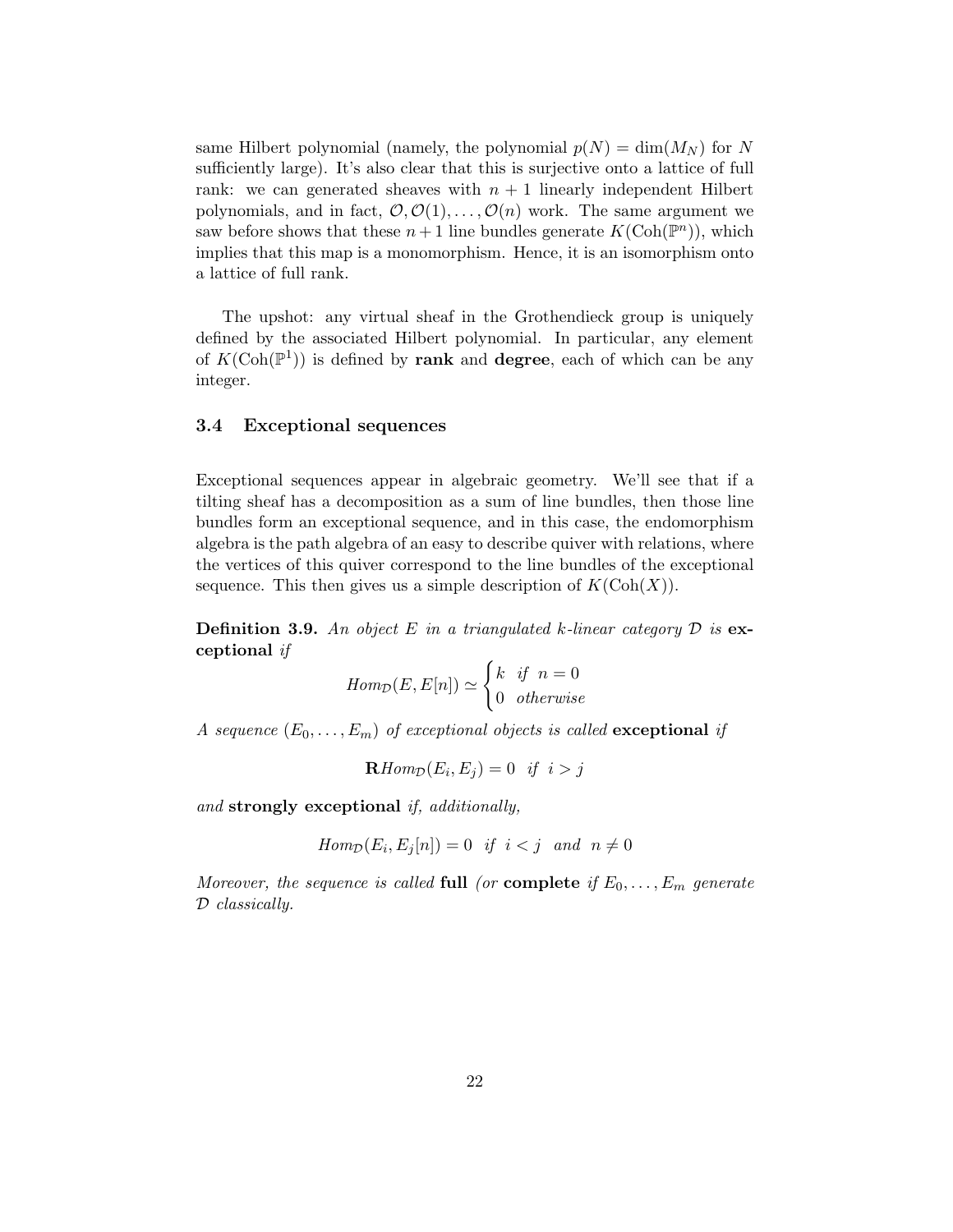**Proposition 3.10.** Let  $\mathcal T$  be a locally free sheaf on X, and  $T = \bigoplus^{m}$  $i=0$  $\mathcal{E}_i$  a decomposition into distinct locally free sheaves with  $Hom_{\mathcal{O}_X}(\mathcal{E}_i, \mathcal{E}_i) \simeq k$  (i.e., line bundles). Then

- 1. If  $\mathcal T$  satisfies (T1) and (T2), then after reordering appropriately,  $(\mathcal E_0, \ldots, \mathcal E_m)$ forms a strongly exceptional sequence.
- 2. If  $\mathcal T$  additionally satisfies (T3), then  $(\mathcal E_0, \ldots, \mathcal E_m)$  is a fully strongly exceptional sequence.

Conversely, if we have any full strongly exceptional sequence  $(\mathcal{E}_0, \ldots, \mathcal{E}_m)$ , then  $\mathcal{T} = \bigoplus^{m}$  $i=0$  $\mathcal{E}_i$  is a tilting sheaf.

Proof. (Sketch) In order to prove the forwards direction, first note that

$$
0 = \text{Ext}^i_{\mathcal{O}_X}(\mathcal{T}, \mathcal{T}) \simeq \bigoplus_{i,j} \text{Ext}^i_{\mathcal{O}_X}(\mathcal{E}_i, \mathcal{E}_j)
$$

so all higher Ext spaces vanish. Each  $\mathcal{E}_i$  is exceptional, because  $\text{Hom}_{\mathcal{O}_X}(\mathcal{E}_i, \mathcal{E}_i) \simeq$ k. So we just need to show that we can rearrange the  $\mathcal{E}_i$  so that there are no nontrivial morphisms backwards in the sequence. For every two indices  $i, j$ , one of the spaces  $\text{Hom}_{\mathcal{O}_X}(\mathcal{E}_i, \mathcal{E}_j)$  and  $\text{Hom}_{\mathcal{O}_X}(\mathcal{E}_j, \mathcal{E}_i)$  is trivial (because otherwise, every morphism  $\mathcal{E}_i \to \mathcal{E}_i$  factors through  $\mathcal{E}_j$ , by dimensionality, and similarly for  $\mathcal{E}_j$ , which implies that the two are isomorphic). We can then accordingly order the two in the way that we want. Careful checking will show that this choice can be made consistently over all pairs.

In order to check the backwards direction (namely, that every full strongly exceptional sequence defines a tilting sheaf), the only nontrivial thing to check is that  $A = \text{End}_{\mathcal{O}_X}(\bigoplus^m)$  $\mathcal{E}_i$ ) has finite global dimension. Because there  $i=0$ are no morphisms backwards in the exceptional sequence, this algebra is isomorphism to an algebra of lower triangular matrices, which implies that A has finite global dimension.  $\Box$ 

**Proposition 3.11.** Let  $(\mathcal{E}_0, \ldots, \mathcal{E}_m)$  be a collection of line bundles, and let  $\mathcal{T} = \bigoplus^m$  $\bigoplus_{i=0}$  E<sub>i</sub>. Then  $End_{\mathcal{O}_X}(T)$  is the path algebra of a quiver  $(Q, R)$ , where

1. The vertices of Q correspond to  $\mathcal{E}_0, \ldots, \mathcal{E}_m$ .